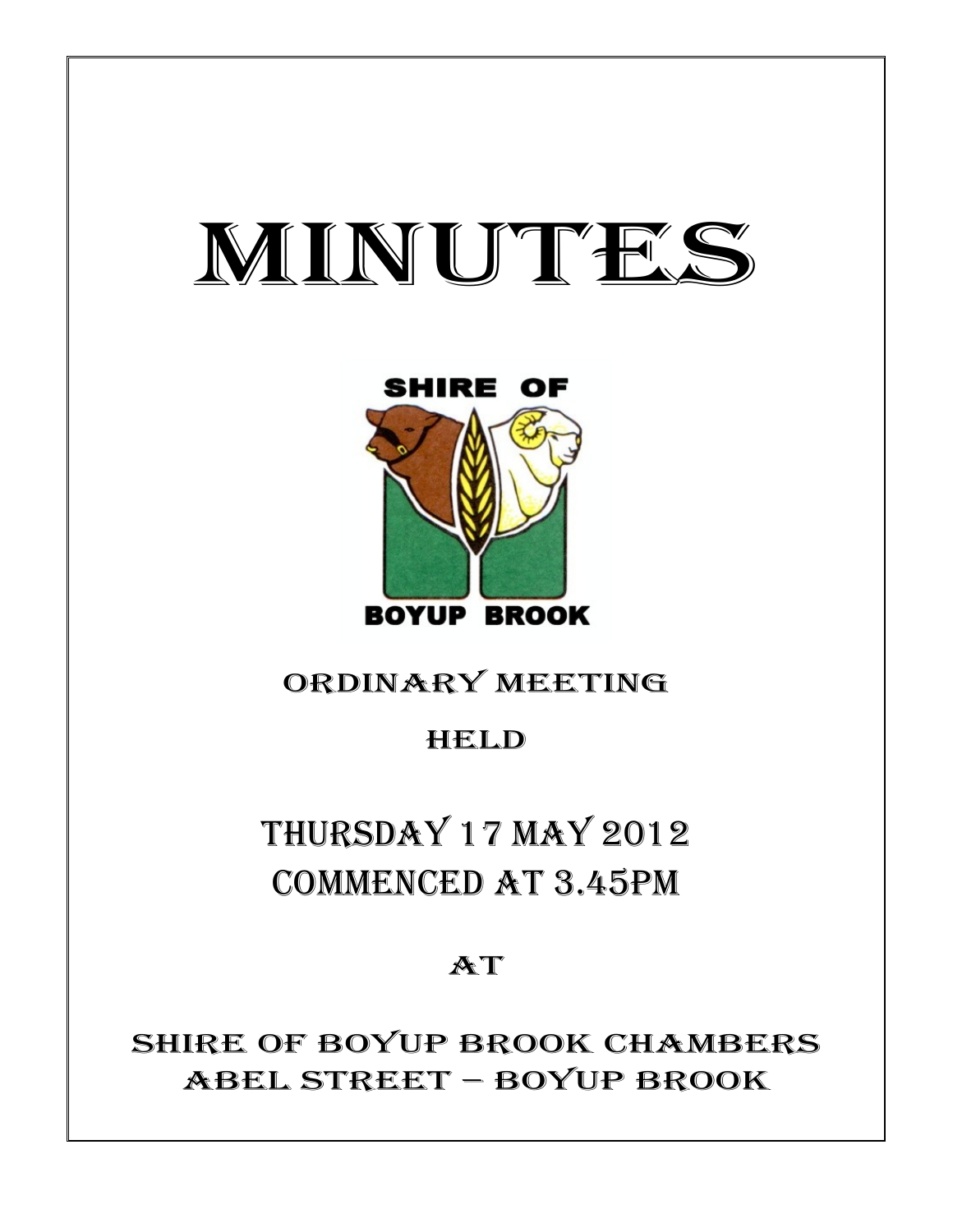## **TABLE OF CONTENTS**

| $\mathbf 1$             | RECORD OF ATTENDANCE/APOLOGIES/LEAVE OF ABSENCE PREVIOUSLY APPROVED  3               |  |
|-------------------------|--------------------------------------------------------------------------------------|--|
| 1.1                     |                                                                                      |  |
| 1.2                     |                                                                                      |  |
| 1.3                     |                                                                                      |  |
| $\mathbf{2}$            |                                                                                      |  |
| 2.1                     |                                                                                      |  |
| 2.2                     |                                                                                      |  |
| 3                       |                                                                                      |  |
| $\overline{\mathbf{4}}$ |                                                                                      |  |
| 5                       |                                                                                      |  |
| 6                       |                                                                                      |  |
| $\overline{7}$          |                                                                                      |  |
| 8                       |                                                                                      |  |
| 8.1                     | 8.1.1                                                                                |  |
| 8.2                     |                                                                                      |  |
| 8.3                     |                                                                                      |  |
| 9.1                     |                                                                                      |  |
| 10                      |                                                                                      |  |
| 11                      | URGENT BUSINESS BY APPROVAL OF THE PRESIDENT OR A MAJORITY OF COUNCILLORS PRESENT 36 |  |
| 12                      |                                                                                      |  |
| 13                      |                                                                                      |  |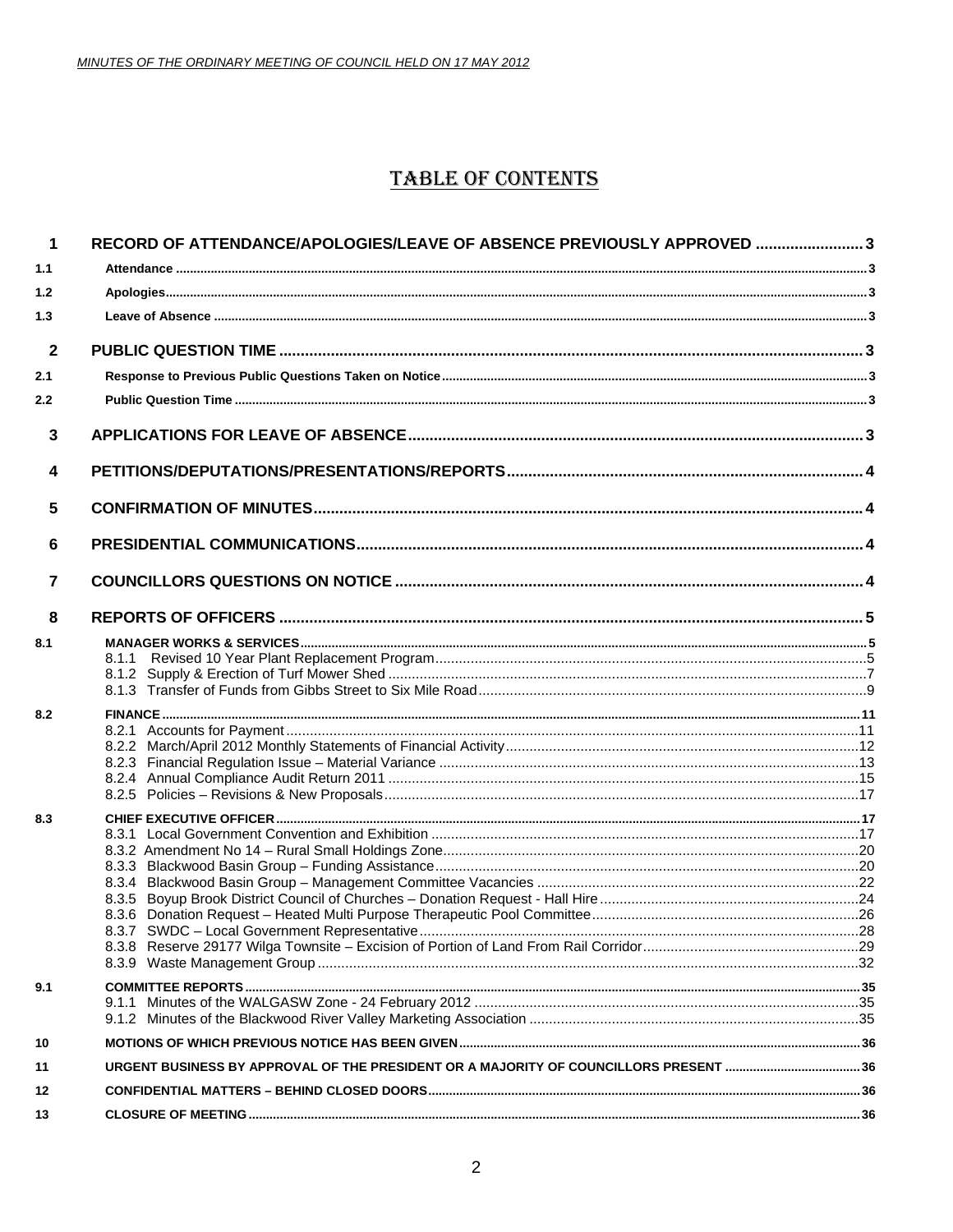## <span id="page-2-0"></span>**1 RECORD OF ATTENDANCE/APOLOGIES/LEAVE OF ABSENCE PREVIOUSLY APPROVED**

#### **1.1 Attendance**

Cr M Giles Cr K Moir – Deputy Shire President Cr G Aird Cr E Biddle Cr P Kaltenrieder Cr T Oversby Cr R Walker

| STAFF: | Mr Alan Lamb (Chief Executive Officer)             |
|--------|----------------------------------------------------|
|        | Mr John Eddy (Manager of Works & Services)         |
|        | Mr Rob Staniforth-Smith (Senior Technical Officer) |
|        | Mrs Maria Lane (Executive Assistant)               |

PUBLIC: Nil

- **1.2 Apologies**
- **1.3 Leave of Absence**

Cr B O'Hare

**2 PUBLIC QUESTION TIME**  Nil

### **2.1 Response to Previous Public Questions Taken on Notice**

Nil

**2.2 Public Question Time**

### **3 APPLICATIONS FOR LEAVE OF ABSENCE**  Nil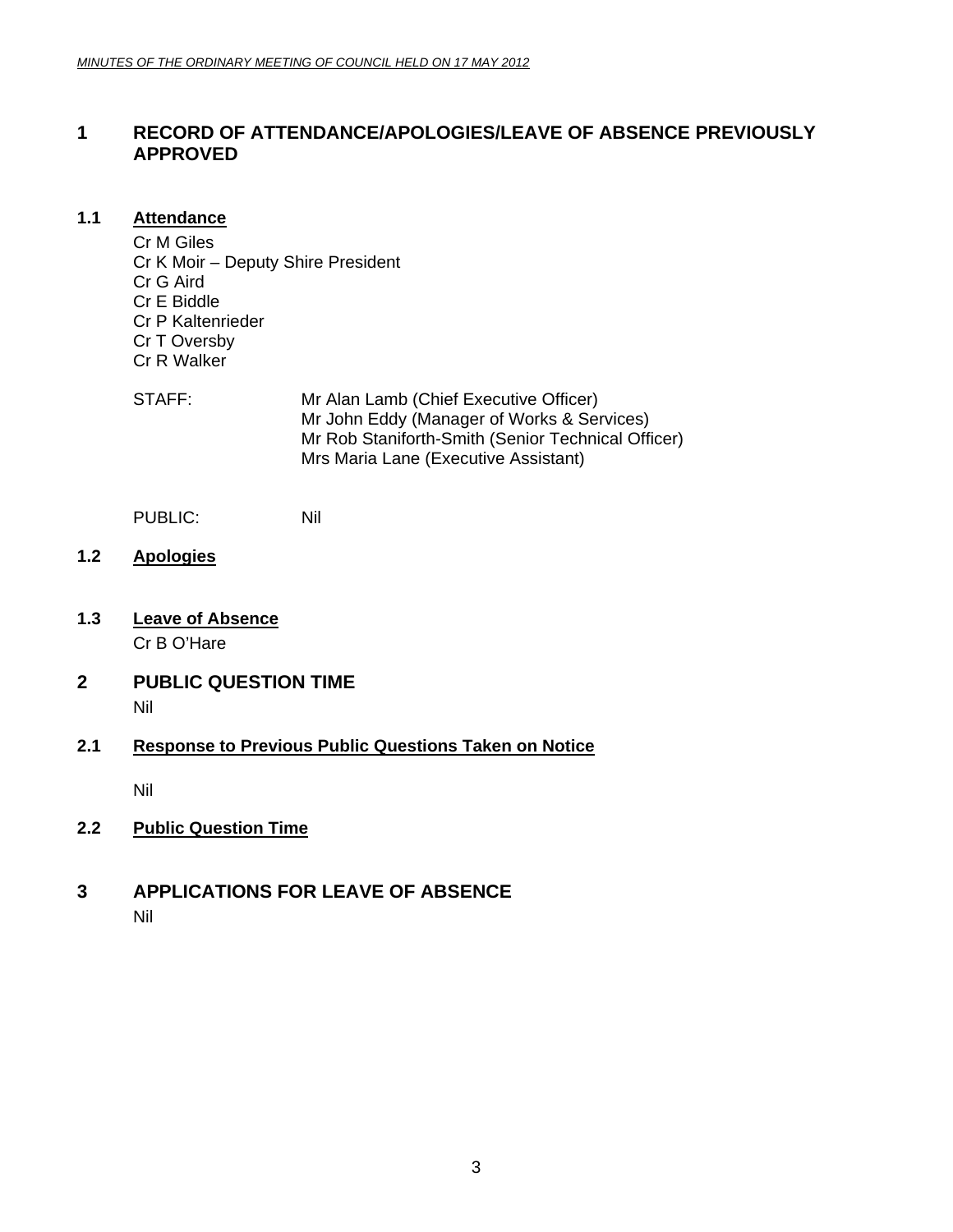## <span id="page-3-0"></span>**4 PETITIONS/DEPUTATIONS/PRESENTATIONS/REPORTS**

Cr Aird attended the Rylington Park AGM and mentioned the President and Vice President are remaining in their positions for the time being.

Cr Aird informed Council that the Rylington Park Women's day was a success which was held on  $29<sup>th</sup>$  March 2012.

Cr Biddle thanked Councillors for attending the Boyup Brook Tourism Association on 18 May 2012 for afternoon tea.

Cr Biddle advised Council that the Boyup Brook District High School would like to provide Council with a briefing at the next shire meeting on the 21<sup>st</sup> of June. The BBDHS have just completed the 3 year business plan as part of being a Independent Public School, The School Board have identified the importance of updating the Shire Council on the current and future direction of the School.

## **5 CONFIRMATION OF MINUTES**

#### **5.1 Ordinary Meeting of Council - Thursday 19 April 2012**

#### **COUNCIL DECISION & OFFICER RECOMMENDATION**

#### **MOVED: Cr Biddle SECONDED: Cr Oversby**

**That the minutes of the Ordinary Meeting of Council held on Thursday 19 April 2012 be confirmed as an accurate record.** 

**CARRIED 7/0 Res 056/12** 

## **6 PRESIDENTIAL COMMUNICATIONS**

25 April 2012 – Attended Anzac Day. 22 May 2012 – Attending the Bush Fire Advisory Annual General Meeting. Thanked Cr Moir for chairing the Council meeting held on 19 April 2012.

### **7 COUNCILLORS QUESTIONS ON NOTICE**

Nil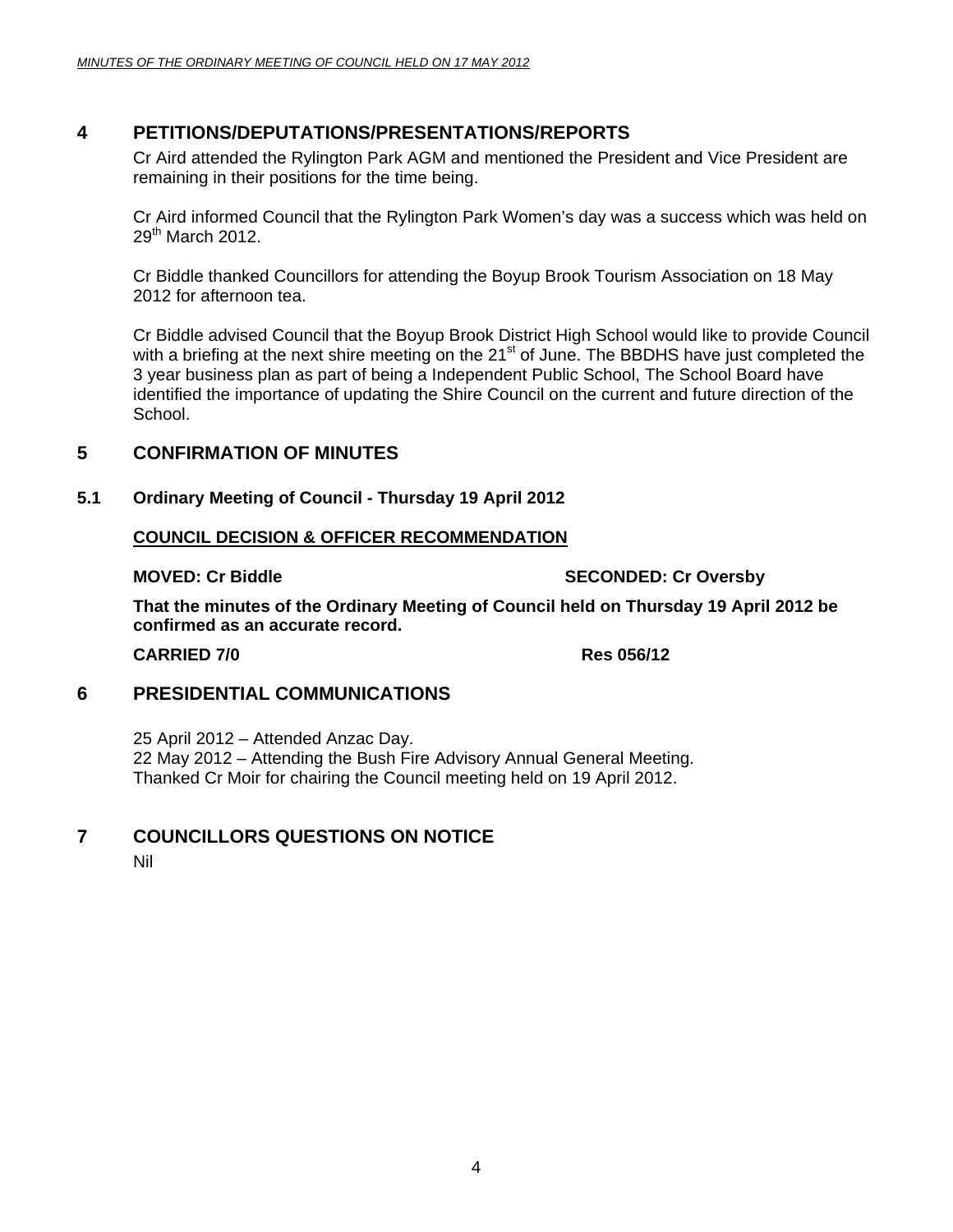## <span id="page-4-0"></span>**8 REPORTS OF OFFICERS**

#### **8.1 MANAGER WORKS & SERVICES**

| <b>Revised 10 Year Plant Replacement Program</b><br>8.1.1 |                                           |
|-----------------------------------------------------------|-------------------------------------------|
| Location:                                                 | Not applicable                            |
| <b>Applicant:</b>                                         | Not applicable                            |
| <i>File:</i>                                              |                                           |
| Disclosure of Officer Interest:                           | None                                      |
| Date:                                                     | 9 May 2012                                |
| Author:                                                   | R Staniforth-Smith - Technical Officer    |
| <b>Authorizing Officer:</b>                               | Alan Lamb – Chief Executive Officer       |
| Attachments:                                              | Revised 10 year Plant Replacement Program |
|                                                           |                                           |

\_\_\_\_\_\_\_\_\_\_\_\_\_\_\_\_\_\_\_\_\_\_\_\_\_\_\_\_\_\_\_\_\_\_\_\_\_\_\_\_\_\_\_\_\_\_\_\_\_\_\_\_\_\_\_\_\_\_\_

#### **SUMMARY**

 The purpose of this report is to put the revised 10 year Plant Replacement Program to Council for adoption as a basis for budget development.

#### **BACKGROUND**

As part of the budget preparation process the Plant Replacement Program is revised on an annual basis to ensure a high standard of plant and equipment is maintained.

#### **COMMENT**

To maintain a balance of plant and expenditure some items of plant have been interchanged between 2011/2012 and 2012/2013 financial years. By adopting the revised 10 year Plant Replacement Program at this time the changes of plant items can be achieved within the revised time frames.

#### **CONSULTATION**

Chief Executive Officer Manager of Works and Services

#### **STATUTORY OBLIGATIONS**

Nil

#### **POLICY IMPLICATIONS**

Nil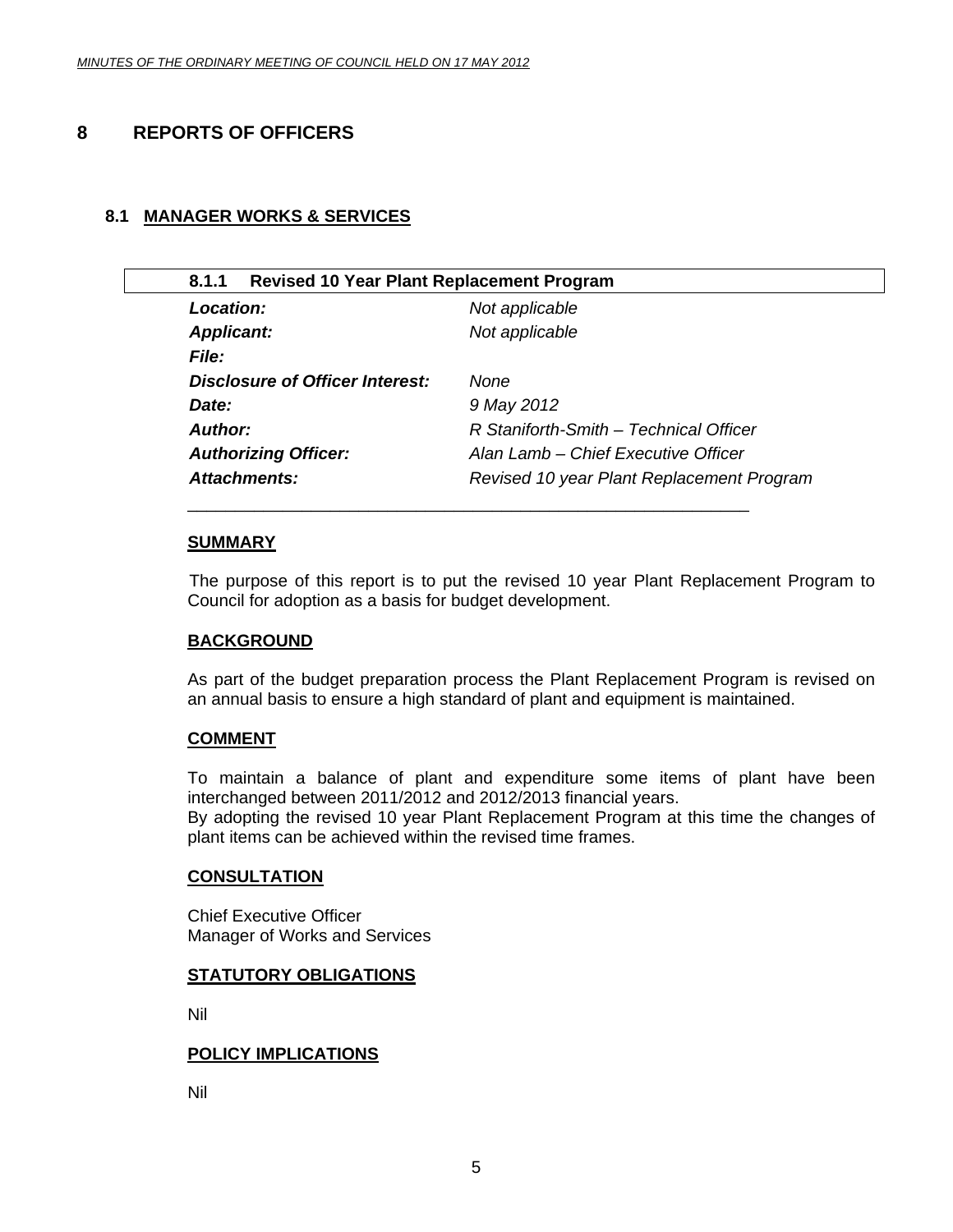#### **BUDGET/FINANCIAL IMPLICATIONS**

Nil.

#### **STRATEGIC IMPLICATIONS**

2008 – 2013 Strategic Plan Action Plan No 6.5-111 Continue to implement a Plant Replacement Program

#### **SUSTAINABILITY IMPLICATIONS**

- ¾ **Environmental**  There are no known significant environmental issues. ¾ **Economic**
- There are no known significant economic issues. ¾ **Socia**l
	- There are no known significant social issues.

#### **VOTING REQUIREMENTS**

Simple majority

#### **COUNCIL DECISION & OFFICER RECOMMENDATION**

**MOVED: Cr Oversby SECONDED: Cr Kaltenrieder** 

**That the Council adopt the revised 2011/2012 to 2021/2022 Ten Year Plant Replacement Program as presented and accept the changes to the current financial year 2011/2012.** 

 **CARRIED 7/0 Res 057/12**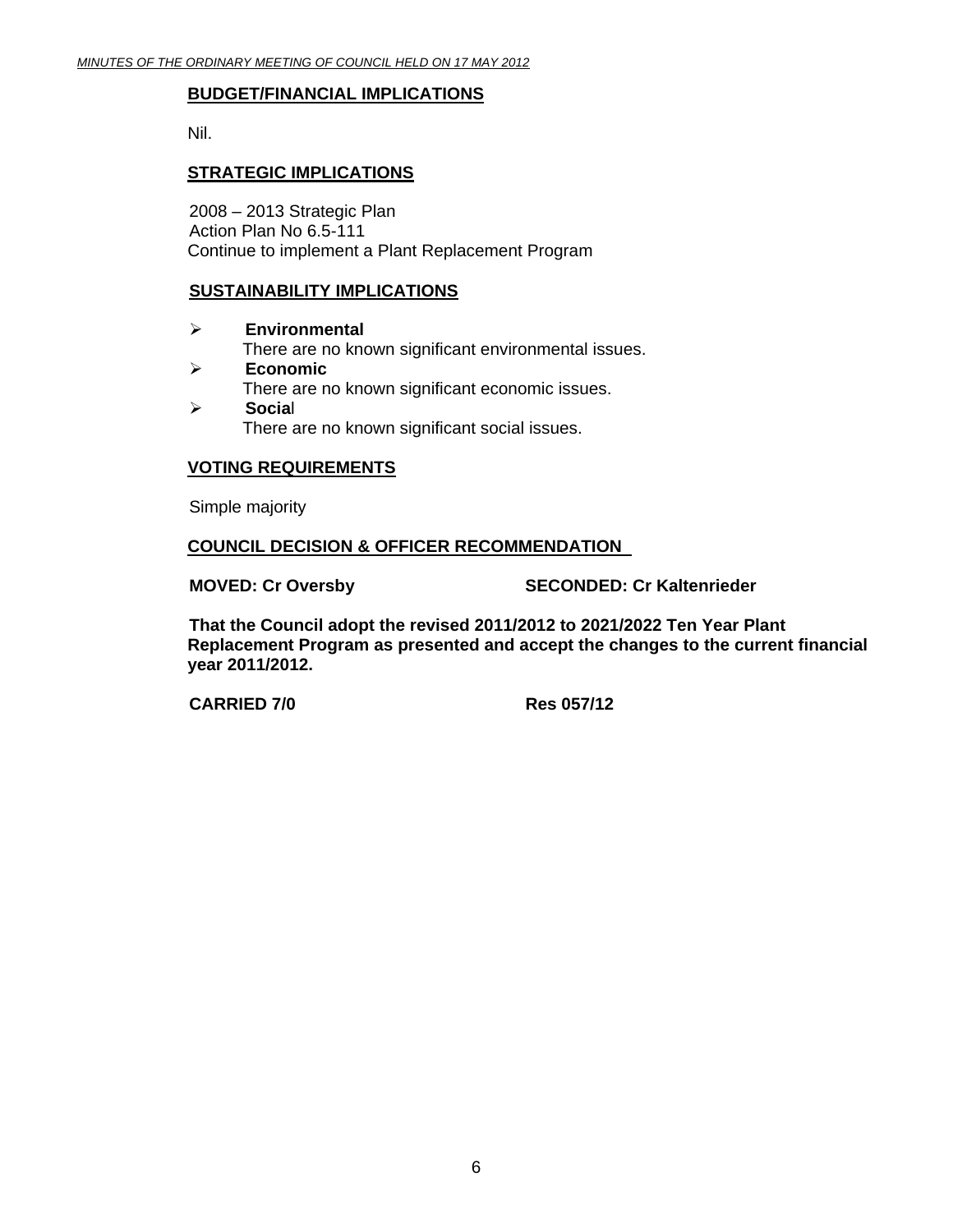#### <span id="page-6-0"></span>**Impartiality Interest**

Cr Biddle declared an impartiality interest in item 8.1.2 due to being a past committee member of the Tennis Club.

#### **Impartiality Interest**

John Eddy and Rob Staniforth-Smith declared an impartiality interest in item 8.1.2 due to being a member of the Tennis Club.

#### **8.1.2 Supply & Erection of Turf Mower Shed**

| Location:                              | <b>Boyup Brook Tennis Complex</b>     |
|----------------------------------------|---------------------------------------|
| <b>Applicant:</b>                      | Not applicable                        |
| <b>File:</b>                           |                                       |
| <b>Disclosure of Officer Interest:</b> | Member of the Boyup Brook Tennis Club |
| Date:                                  | 9 May 2012                            |
| Author:                                | John Eddy - MWKS                      |
| <b>Authorizing Officer:</b>            | Alan Lamb - Chief Executive Officer   |
| Attachments:                           | Nil                                   |
|                                        |                                       |

#### **SUMMARY**

This item recommends that Council approve the allocation of \$4,000 to provide a storage shed at the Tennis Complex to accommodate the ride on "TORO" greens mower.

#### **BACKGROUND**

The 2011/2012 budget allowed for the replacement of the Tennis Club mower (\$7,500) and box trailer (\$4,500). A fine turf ride on "TORO" greens mower was purchased for \$6,000 but because of its size cannot be located in the existing storage shed at the Tennis Complex. The box trailer has not been purchased.

#### **COMMENT**

As the Toro greens mower is used only on the tennis courts and the difficulties of loading, transporting and unloading the mower from the works depot twice weekly, it is more economical to locate the mower at the tennis club.

A quotation to supply and erect a 4.0m extension to the existing tennis club storage shed of \$3,000 has been received from SJ & HC O'Connell of Boyup Brook and an estimated cost of \$1000 for the concrete slab and apron was supplied by Boyup Brook Concrete.

Should Council agree to the allocation to extend the existing storage shed (\$4,000) the purchase of the budgeted box trailer (\$4,500) would not be required.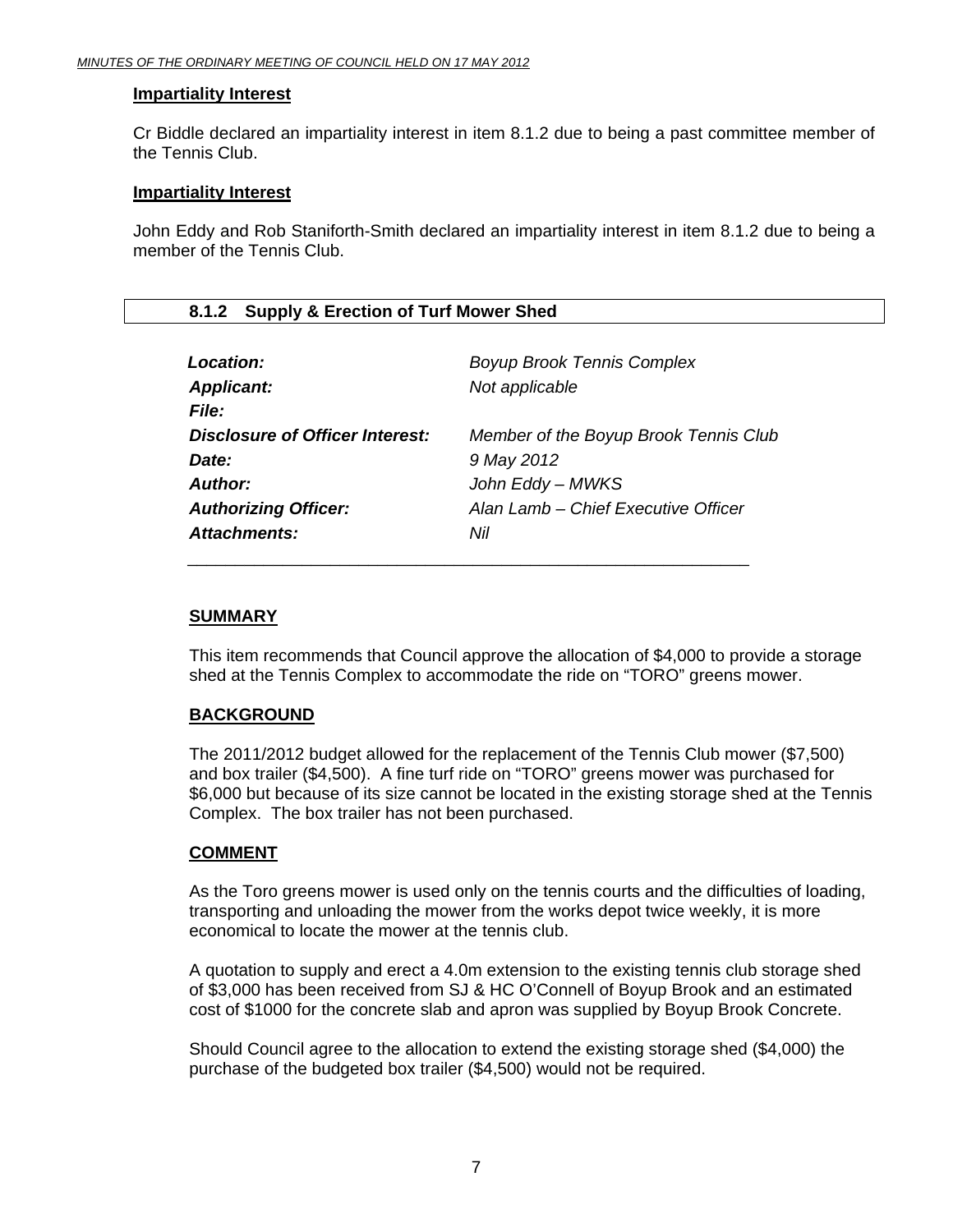#### **CONSULTATION**

Senior Technical Officer Parks and Gardens staff Boyup Brook Tennis Club

#### **STATUTORY OBLIGATIONS**

Nil

#### **POLICY IMPLICATIONS**

Nil

#### **FINANCIAL IMPLICATIONS**

No allowance for such works was made in the 2011/2012 budget therefore funding of \$4,000 unbudgeted expenditure will need to be approved.

#### **STRATEGIC IMPLICATIONS**

Nil

#### **VOTING REQUIREMENTS**

Absolute Majority is required

#### **COUNCIL DECISION & OFFICER RECOMMENDATION**

#### **MOVED: Cr Walker SECONDED: Cr Moir and SECONDED: Cr Moir**

- **1 That the 2011/2012 budget be amended by increasing the provision for operating costs (E113050) for Council's facility at the Tennis complex by \$4,000.**
- **2 That Council approve the provision of a storage shed at the Tennis complex for the ride on greens mower. The funds to be provided from unbudgeted expenditure.**

**CARRIED BY ABSOLUTE MAJORITY 7/0 Res 058/12**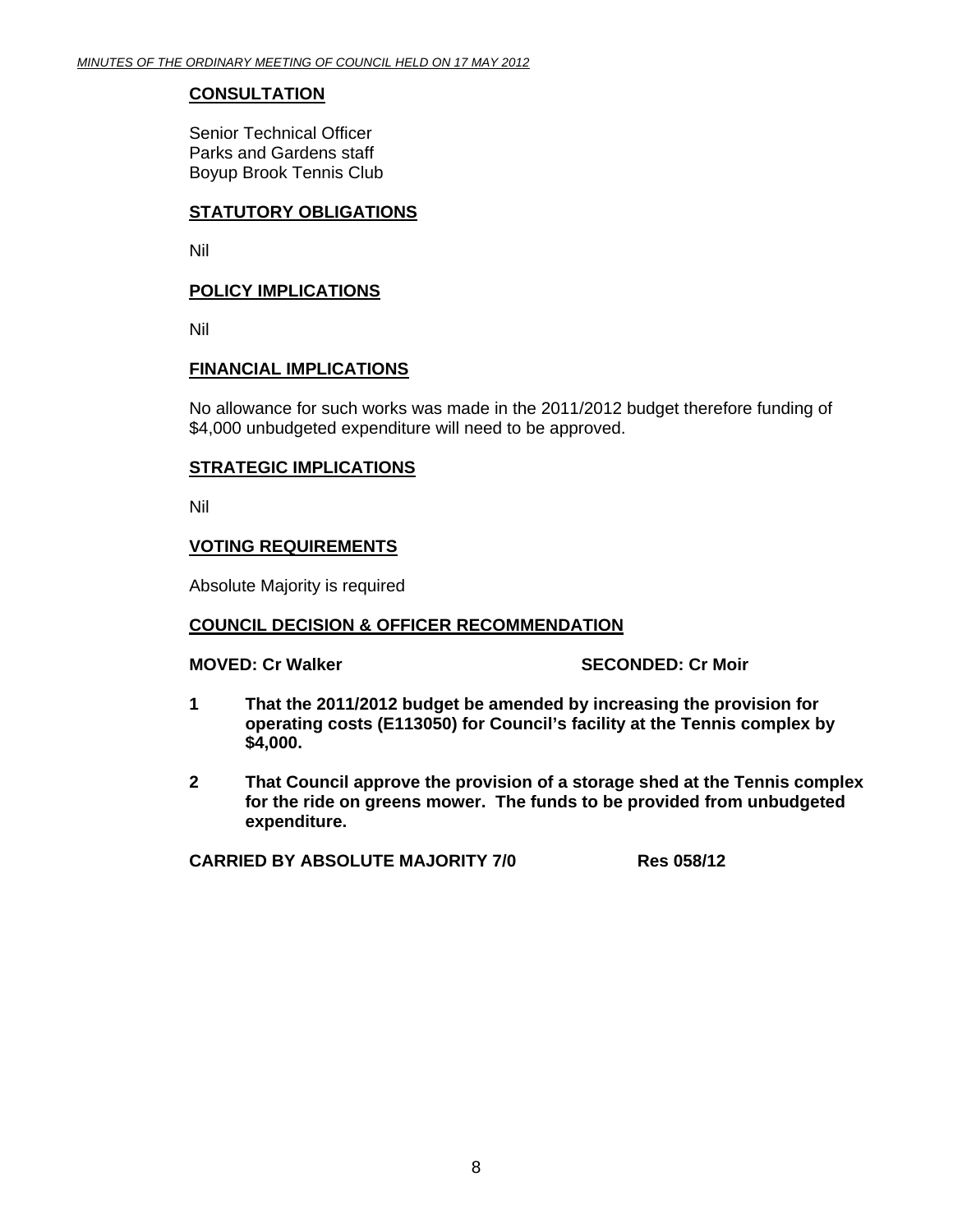#### <span id="page-8-0"></span>**8.1.3 Transfer of Funds from Gibbs Street to Six Mile Road**

| <b>Location:</b>                | N/A              |
|---------------------------------|------------------|
| <b>Applicant:</b>               | N/A              |
| <i>File:</i>                    |                  |
| Disclosure of Officer Interest: | Nil              |
| Date:                           | 9 May 2012       |
| Author:                         | John Eddy - MWKS |
| <b>Authorizing Officer:</b>     | N/A              |
| Attachments:                    | Nil              |
|                                 |                  |

 *\_\_\_\_\_\_\_\_\_\_\_\_\_\_\_\_\_\_\_\_\_\_\_\_\_\_\_\_\_\_\_\_\_\_\_\_\_\_\_\_\_\_\_\_\_\_\_\_\_\_\_\_\_\_\_\_\_\_\_* 

#### **SUMMARY**

 This item recommends that Council approve the transfer of \$28,000 allocated to the resheeting of Gibbs Street in the 2011/2012 budget to complete remedial works to Six Mile Road.

#### **BACKGROUND**

The 2011/2012 budget allowed \$34,000 for re-sheeting works to Gibbs Street. As the works were carried out at the same time as re-sheeting works to Terry Road a saving of \$28,000 was achieved.

#### **COMMENT**

Further to several complaints a road inspection of Six Mile Road has identified sections of pavement failure and "clay" patches creating slippery and dangerous surface conditions when wet.

It is recommended that the \$28,000 saving on Gibbs Street works be transferred to carry out re-sheeting works on Six Mile Road.

#### **CONSULTATION**

Chief Executive Officer Work Supervisor

#### **STATUTORY OBLIGATIONS**

Nil

#### **POLICY IMPLICATIONS**

Nil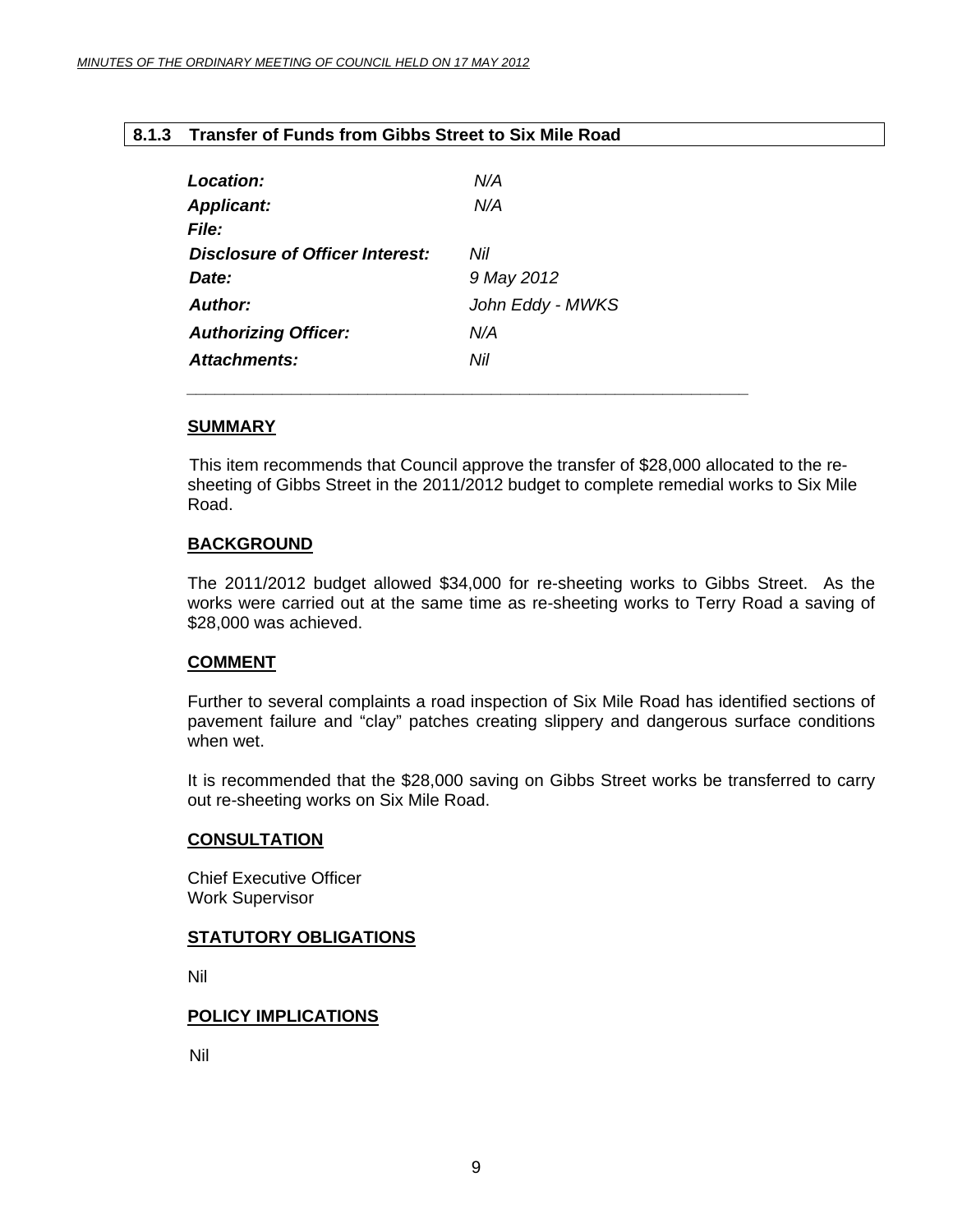#### **STRATEGIC IMPLICATIONS**

2008 – 2013 Strategic Plan Action Plan 6.5 – 102 Maintain and enhance rural roads throughout the Shire of Boyup Brook

#### **VOTING REQUIREMENTS**

Absolute Majority

#### **COUNCIL DECISION & OFFICER RECOMMENDATION**

**MOVED: Cr Moir** SECONDED: Cr Walker

 **That the Council approve the transfer of \$28,000 allocated to Gibbs Street resheeting works (E121039) to complete unbudgeted remedial works on Six Mile Road.** 

 **CARRIED BY ABSOLUTE MAJORITY 7/0 Res 059/12**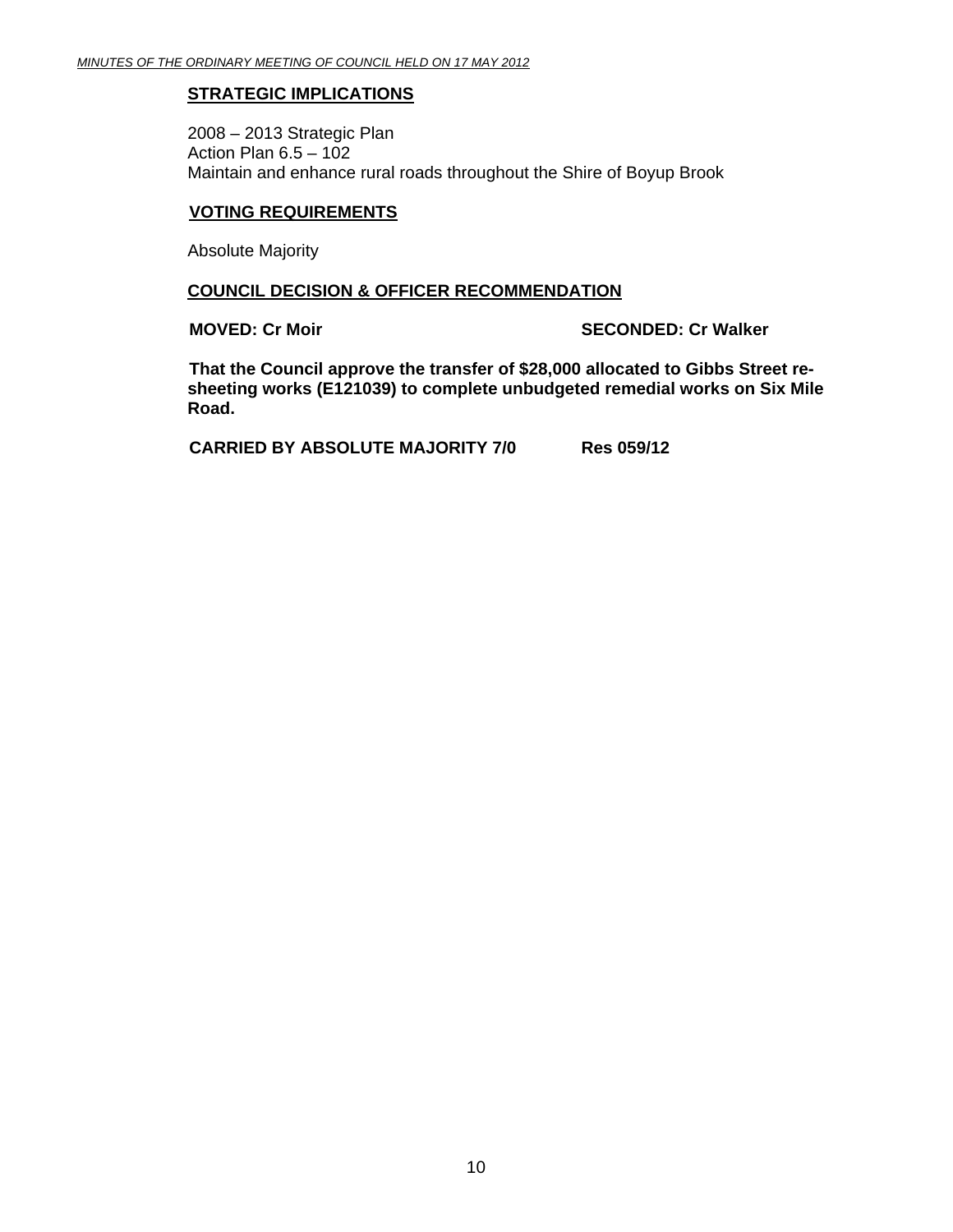### <span id="page-10-0"></span>**8.2 FINANCE**

| <b>Location:</b>                | Not applicable                      |
|---------------------------------|-------------------------------------|
| <b>Applicant:</b>               | Not applicable                      |
| <b>File:</b>                    | FM/1/002                            |
| Disclosure of Officer Interest: | None                                |
| Date:                           | 11 May 2012                         |
| Author:                         | Kay Raisin - Finance Officer        |
| <b>Authorizing Officer:</b>     | Alan Lamb - Chief Executive Officer |
| <b>Attachments:</b>             | Yes – List of Accounts Paid         |

#### **SUMMARY**

Report recommends the acceptance and approval of the Schedule of Accounts for Payment.

#### **BACKGROUND**

Invoices have been received during the month of April 2012.

#### **COMMENT**

Accounts are presented for consideration or where paid by direct debit pursuant to the Council's "Authorisation to Make Payments" policy.

#### **CONSULTATION**

Nil

#### **STATUTORY OBLIGATIONS**

Local Government (Financial Management) Regulations Act 1009, Regulation 12; and Regulations 13(3) (a) (b); 13(1); and 13(4).

#### **POLICY IMPLICATIONS**

Accounts are presented for consideration or where paid by direct debit pursuant to the Council's "Authorization to Make Payments" policy.

#### **BUDGET/FINANCIAL IMPLICATIONS**

Account payments are in accordance with the adopted budget for 2011/12 or authorized by separate resolution.

#### **STRATEGIC IMPLICATIONS**

Nil

#### **VOTING REQUIREMENTS**

Simple Majority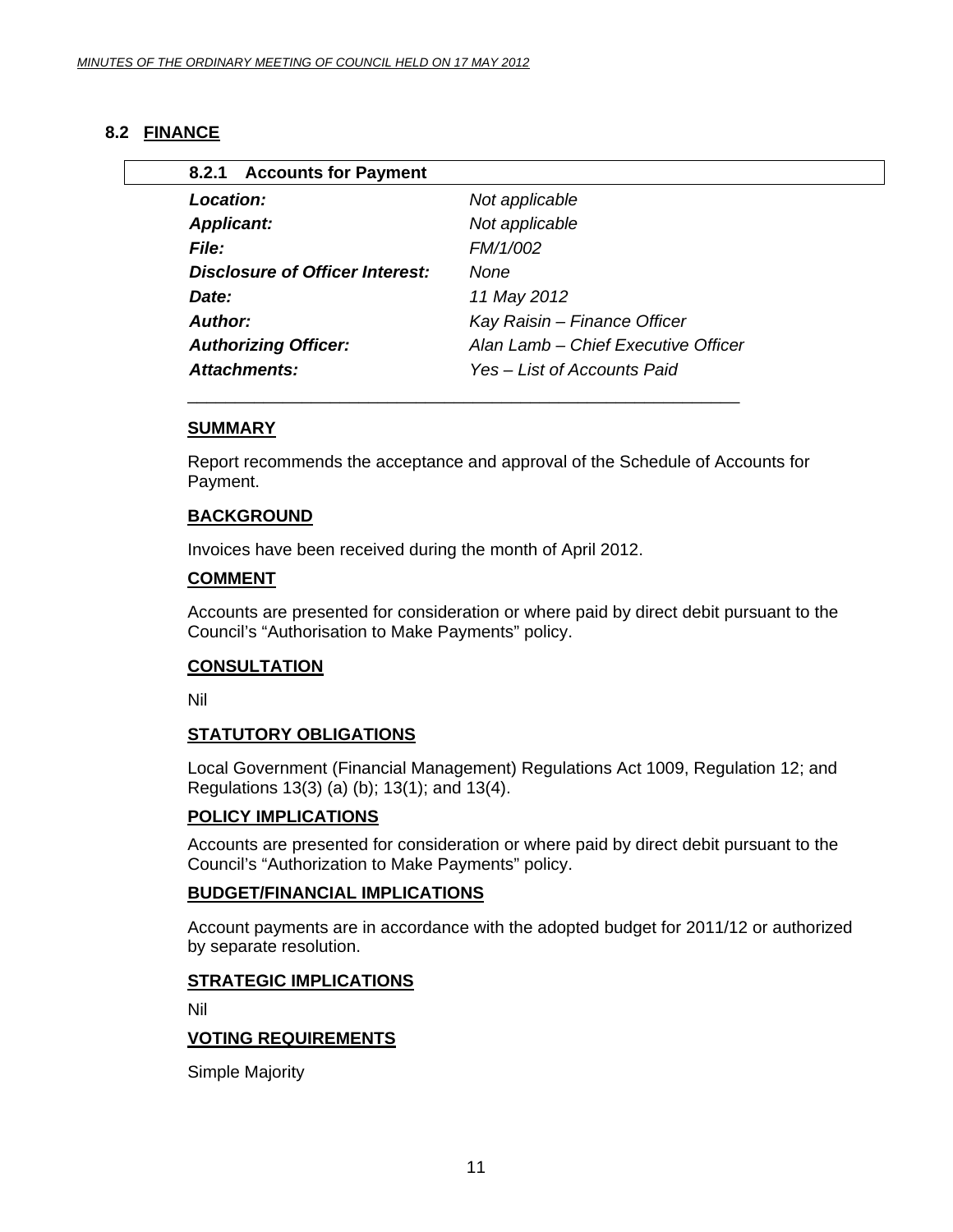#### <span id="page-11-0"></span>**COUNCIL DECISION & OFFICER RECOMMENDATION – ITEM 8.2.1**

#### **MOVED: Cr Biddle SECONDED: Cr Oversby**

**That the payment of accounts for April 2012 as presented totalling \$586,286.39 and as represented by cheque voucher numbers 18943-18981 totalling \$87,483.06 and accounts paid by direct electronic payments through the Municipal Account totalling \$326,042.39 be endorsed.** 

```
 CARRIED 7/0 Res 060/12
```

| 8.2.2 March/April 2012 Monthly Statements of Financial Activity      |                                                                                                |
|----------------------------------------------------------------------|------------------------------------------------------------------------------------------------|
| <b>Location:</b>                                                     | Not applicable                                                                                 |
| <b>Applicant:</b>                                                    | Not applicable                                                                                 |
| <i>File:</i>                                                         | FM/10/003                                                                                      |
| Disclosure of Officer Interest:                                      | None                                                                                           |
| Date:                                                                | 11 May 2012                                                                                    |
| <b>Author:</b><br><b>Authorizing Officer:</b><br><b>Attachments:</b> | Kay Raisin - Finance Officer<br>Alan Lamb - Chief Executive Officer<br>Yes – Financial Reports |

#### **SUMMARY**

Report recommends Council receive the Balance Sheet and Operating Statement for the month ended 31 March 2012/30 April 2012 and Investment Schedule for the month ended 31 March 2012/30 April 2012.

#### **BACKGROUND**

Section 6.4 of the Local Government Act 1995 places financial reporting obligations on local government operations.

Regulation 34 (1)–(4) of the Local Government (Financial Management) Regulations 1996 requires the local government to prepare a 'Monthly Statement of Financial Activity'.

The regulations also prescribe the content of the report.

The reports are attached.

#### **COMMENT**

Nil

#### **CONSULTATION**

Nil

#### **STATUTORY OBLIGATIONS**

Local Government (Financial Management) Regulations 1996, s34 (1) (a) Local Government (Financial Management) Regulations 1996, s19 (1) (2) (a) (b) Local Government (Financial Management) Regulations 1996, s34 (2) (a) (b)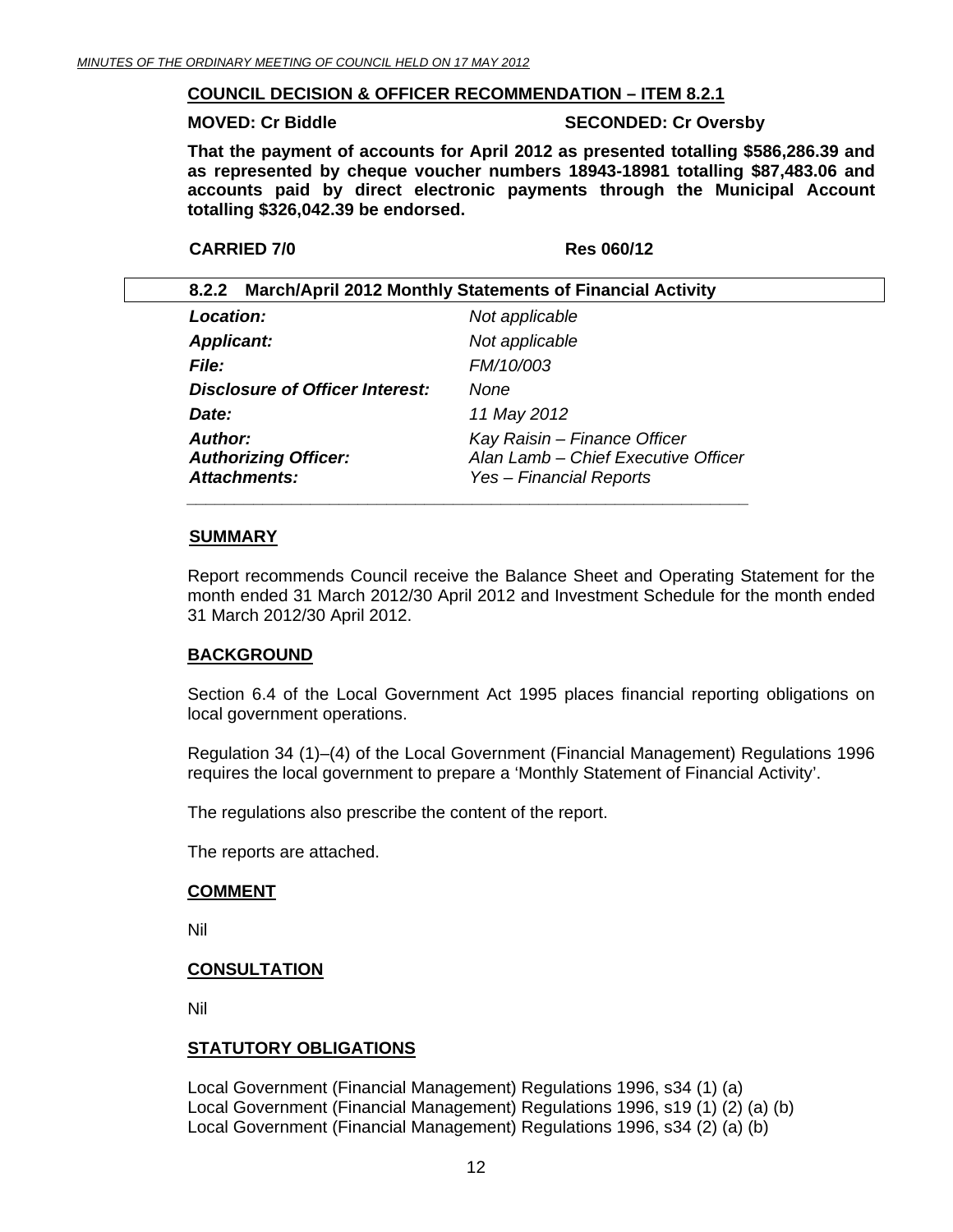#### <span id="page-12-0"></span>**POLICY IMPLICATIONS**

Nil

#### **BUDGET/FINANCIAL IMPLICATIONS**

Nil

#### **STRATEGIC IMPLICATIONS**

Nil

#### **VOTING REQUIREMENTS**

Simple Majority

#### **COUNCIL DECISION & OFFICER RECOMMENDATION – ITEM 8.2.2**

**MOVED: Cr Moir SECONDED: Cr Walker All CONDED: Cr Walker** 

**That the March 2012 & April 2012 Monthly Statements of Financial Activity as presented, be received.** 

**CARRIED 7/0 Res 061/12** 

#### **8.2.3 Financial Regulation Issue – Material Variance**

| Location:                       | Shire of Boyup Brook                      |
|---------------------------------|-------------------------------------------|
| <b>Applicant:</b>               | Shire of Boyup Brook                      |
| File:                           |                                           |
| Disclosure of Officer Interest: | Nil                                       |
| Date:                           | 10 May 2012                               |
| <b>Author:</b>                  | John Crothers – Acting Manager of Finance |
| <b>Authorizing Officer:</b>     | N/A                                       |
| <b>Attachments:</b>             | Nil                                       |
|                                 |                                           |

#### **SUMMARY**

It is a statutory requirement on a Council to adopt a minimum Material Variance level, so that where the minimum level is exceeded then such variances should be included in the Monthly Financial Reports, as well as the Budget Review Report.

Such Variance levels must be adopted every year by a Council.

#### **BACKGROUND**

The Local Government (Financial Management) Regulations were amended in 2005 which required Councils to adopt a level of Material Variance, and for this to occur each year.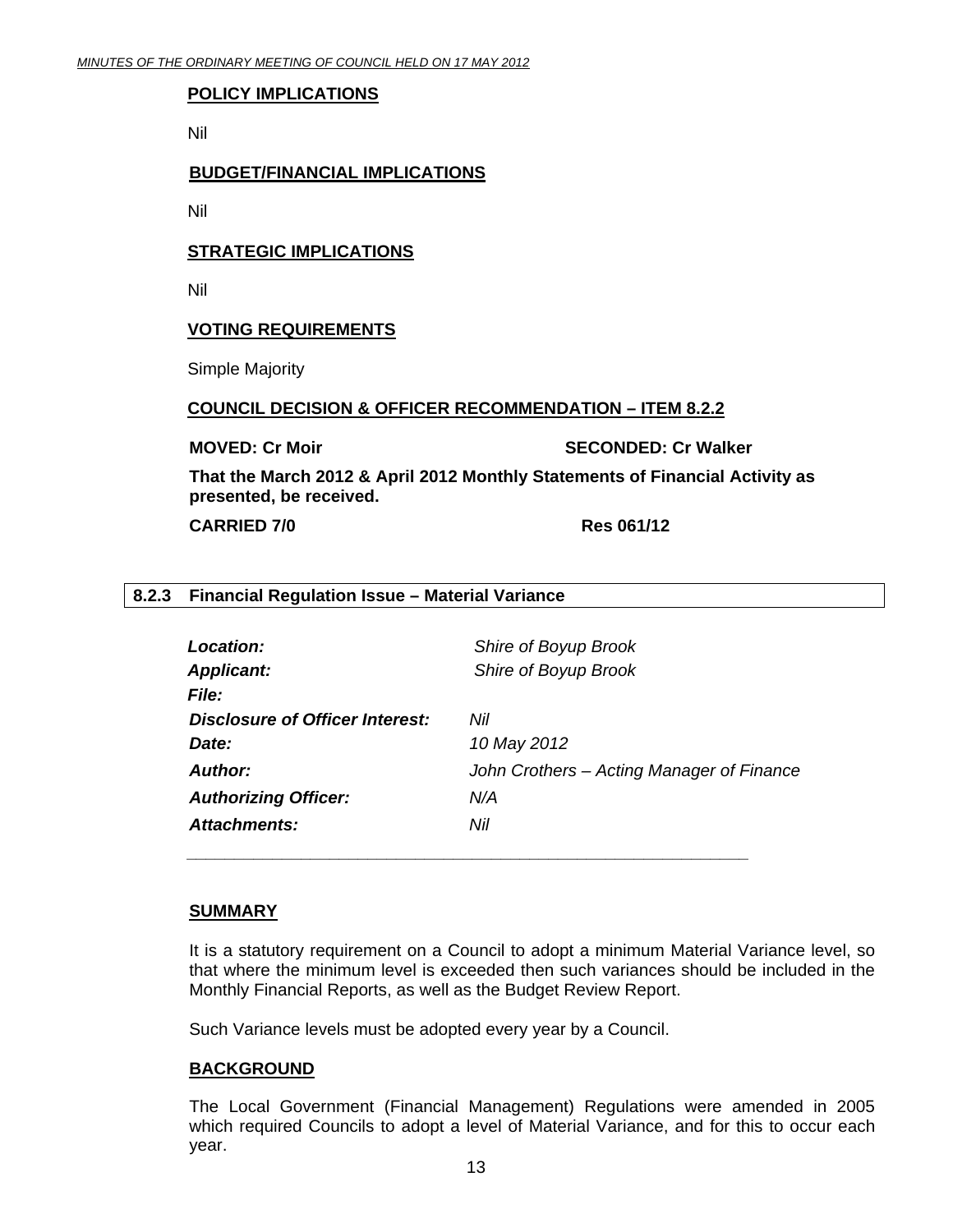#### **COMMENT**

To comply with the statutory requirements, it is recommended that Council adopt a level of Material Variance between the Budget Estimate and the Actual figures of Incomes or Expenses and that where the variance is 10% above or below the Budget Allocation, with a minimum variance or \$1,000 or more, then such variances should be included Monthly Financial Reports, and the Budget Review Report.

It is recommended that this apply for the 2011/12 year and for the 2012/13 year.

#### **CONSULTATION**

No consultation is seen as being needed.

#### **STATUTORY ENVIRONMENT**

There is a statutory requirement that Material Variances must be included in the Monthly Reports, as follows:

Regulation 34. Financial activity statement report (linked to Section 6.4 of the Local Government Act) – Subsection 1 states **"**A local government is to prepare each month a statement of financial activity reporting on the revenue and expenditure, as set out in the annual budget under regulation 22(1)(d), for that month in the following detail:

- (a) annual budget estimates, taking into account any expenditure incurred for an additional purpose under section 6.8(1)(b) or (c);
- (b) budget estimates to the end of the month to which the statement relates;
- (c) actual amounts of expenditure, revenue and income to the end of the month to which the statement relates;

#### (d) **material variances between the comparable amounts referred to in paragraphs (b) and (c);** and

(e) the net current assets at the end of the month to which the statement relates".

Further, this matter is to be reviewed annually, as per the statutory requirements of Local Government (Financial Management) Amendment Regulation (No. 2) of 2005, which states:

Regulation 34 (5) - "Each financial year, a local government is to adopt a percentage or value, calculated in accordance with the AAS, to be used in statements of financial activity for reporting material variances".

#### **POLICY IMPLICATIONS**

This item is proposed to be adopted at this time, and to apply for the 2011/12 year, as well as the forthcoming next financial year.

With the next budget there will be a proposal for Council to adopt Local Government "Significant Accounting Policies", and the level of Material Variances will be included with these in future.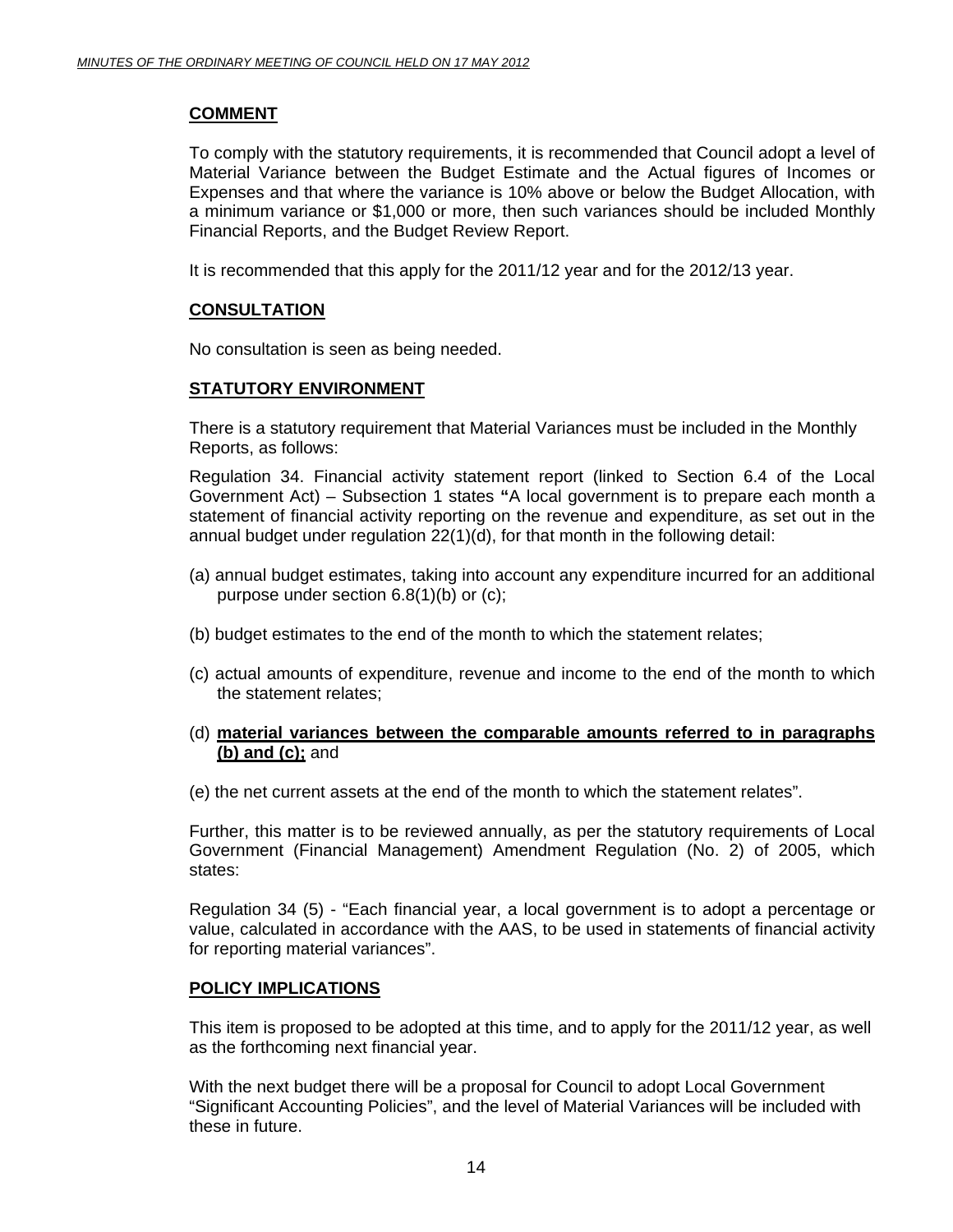#### <span id="page-14-0"></span>**FINANCIAL IMPLICATIONS**

There are no financial cost implications, but merely a level of what needs to be reported in future.

#### **STRATEGIC IMPLICATIONS**

There are no Strategic implications emanating from this proposal.

#### **VOTING REQUIREMENTS**

Simple Majority

#### **COUNCIL DECISION & OFFICER RECOMMENDATION**

 *\_\_\_\_\_\_\_\_\_\_\_\_\_\_\_\_\_\_\_\_\_\_\_\_\_\_\_\_\_\_\_\_\_\_\_\_\_\_\_\_\_\_\_\_\_\_\_\_\_\_\_\_\_\_\_\_\_\_\_* 

#### **MOVED: Cr Moir** SECONDED: Cr Biddle

**That Council adopt a Material Variance level for the 2011/12 year, and the 2012/13 year, a level of 10% variance, or \$1,000, and that for all variances over these minimum levels then the variances shall be included in the Monthly Financial Reports to Council, as well as for the Budget Review Report.** 

**CARRIED 7/0 Res 062/12** 

#### **8.2.4 Annual Compliance Audit Return 2011**

| Location:                       | Shire of Boyup Brook                           |
|---------------------------------|------------------------------------------------|
| <b>Applicant:</b>               | Shire of Boyup Brook                           |
| <i>File:</i>                    | <b>FM/9/004</b>                                |
| Disclosure of Officer Interest: | Nil                                            |
| Date:                           | 10 May 2012                                    |
| Author:                         | John Crothers - Acting Manager of Finance      |
| <b>Authorizing Officer:</b>     | N/A                                            |
| Attachments:                    | Yes - Boyup Brook Compliance Audit Return 2011 |

#### **SUMMARY**

The purpose of this report is to present to Council the Annual Compliance Return for Council adoption.

#### **BACKGROUND**

The Local Government (Audit) Regulations 1996, Section (14) requires Local Governments to carry out a Compliance Audit for the period  $1<sup>st</sup>$  January to  $31<sup>st</sup>$  December in each year. Section (13) of the regulations outlines the sections of the Act & Regulations that are subject to audit.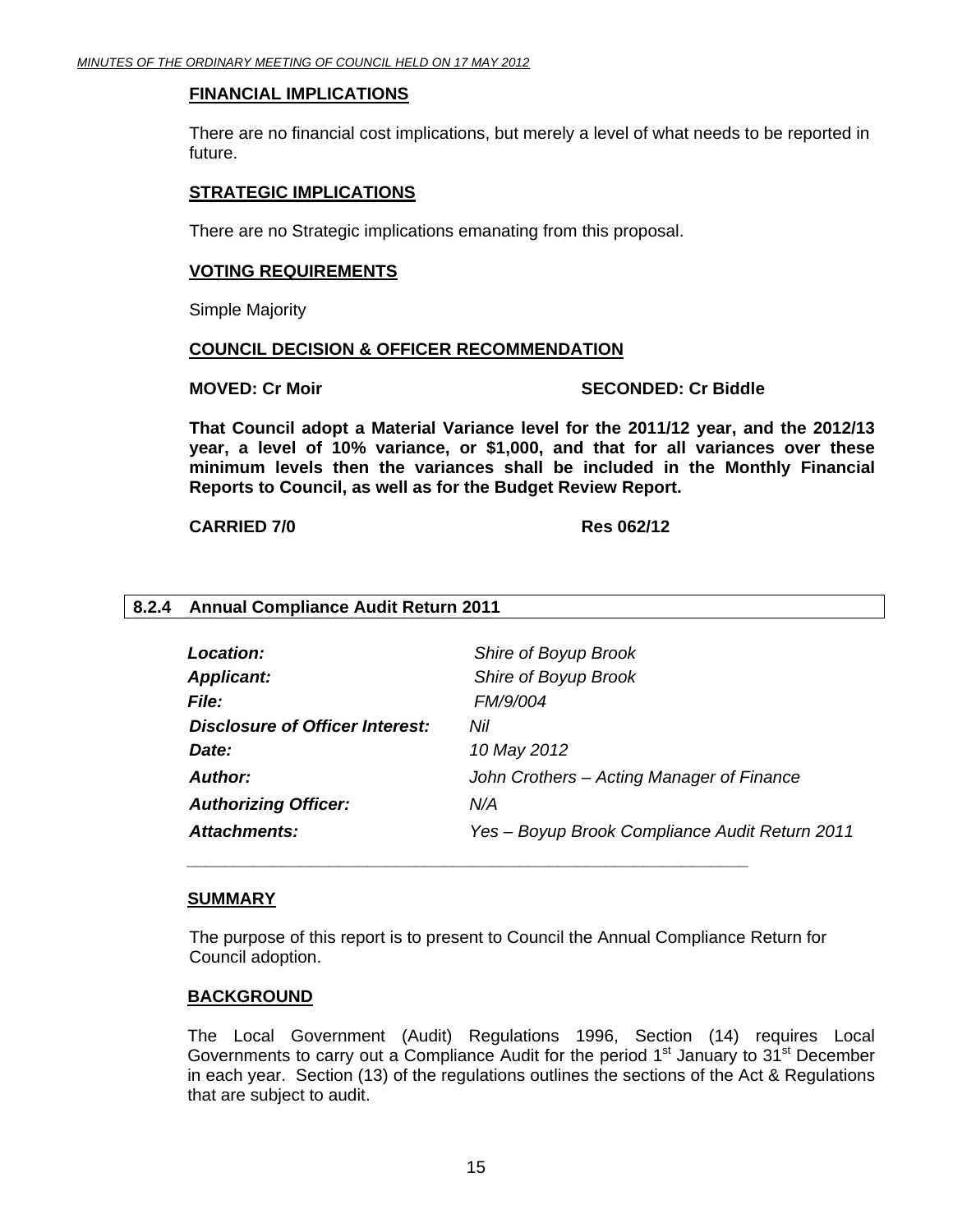The Department of Local Government and Regional Development has provided the compliance form approved by the Minister for completion and presentation to Council for adoption.

Section (15) of the Regulations require that a certified copy of the return presented and adopted by Council be sent to the Director General of Department of Local Government each year, together with a copy of the minutes referring to this matter. The report is to be certified by the Shire President and Chief Executive Officer.

#### **COMMENT**

A draft Compliance Return has been compiled and a copy is attached.

### **CONSULTATION**

Chief Executive Officer – Alan Lamb Manager of Works and Services – John Eddy Environmental Health/Building Officer – Wayne Jolley Finance Officer – Kay Raisin Administration Staff

### **STATUTORY OBLIGATIONS**

Local Government Act 1995 Section 7.13(1(i) Local Government (Audit) Regulations 1996 Sections (13) (14) & (15)

#### **POLICY IMPLICATIONS**

No specific policy in relation to compliance as it is covered by legislation

#### **BUDGET/FINANCIAL IMPLICATIONS**

There were no separate costs incurred for completing the Compliance Return.

#### **STRATEGIC IMPLICATIONS**

There are no Strategic implications relating to the Compliance Return.

#### **SUSTAINABILITY IMPLICATIONS**

- ¾ **Environmental**  There are no known significant environmental issues. ¾ **Economic** 
	- There are no known significant economic issues.
- ¾ **Socia**l There are no known significant social issues.

#### **VOTING REQUIREMENTS**

Simple Majority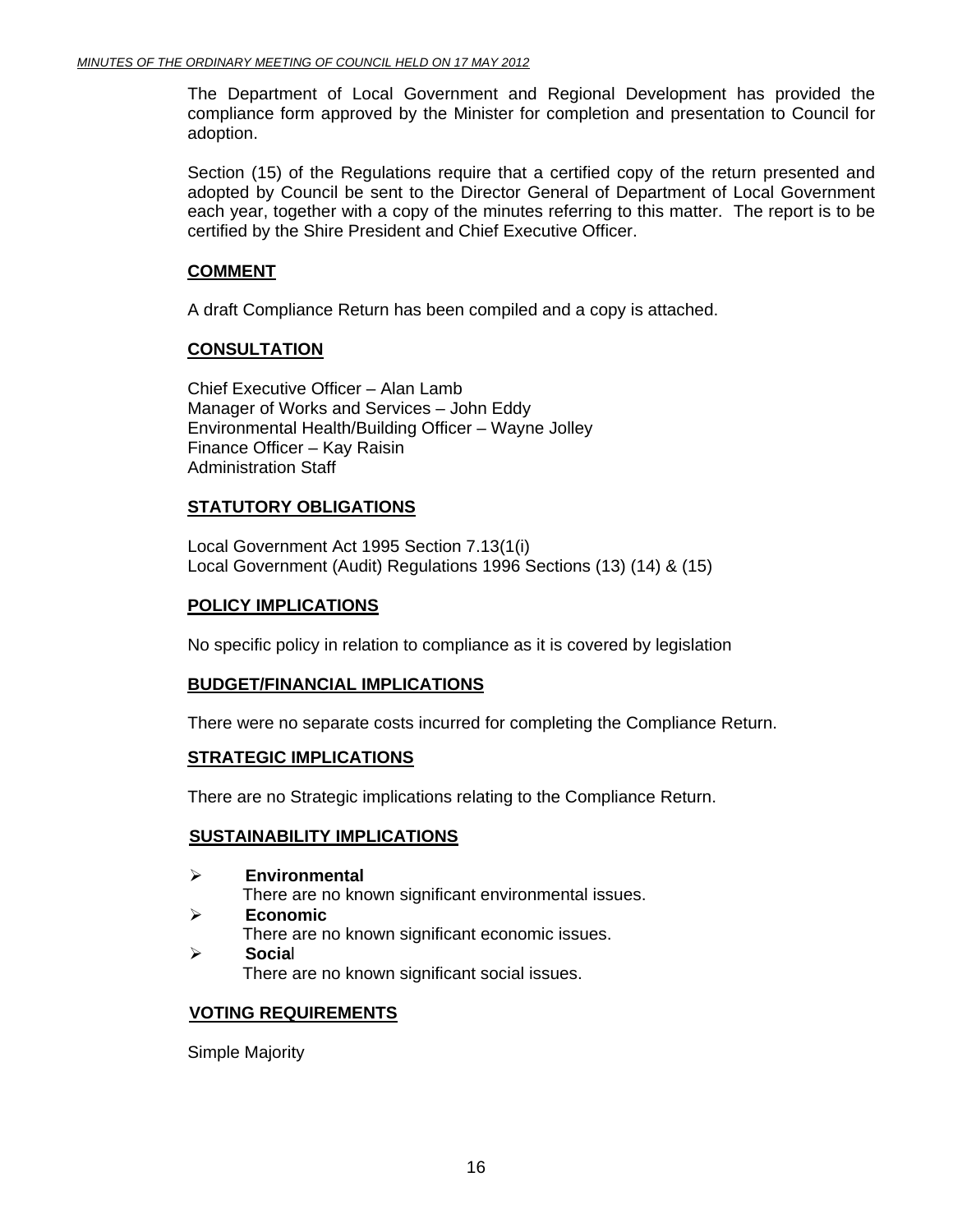#### <span id="page-16-0"></span>**COUNCIL DECISION & OFFICER RECOMMENDATION**

#### **MOVED: Cr Oversby SECONDED: Cr Walker**

**That the Council adopts the Annual Compliance Report for 2011, and the Shire President and Chief Executive Officer certify the return for submission to the Department of Local Government and Regional Development.** 

**CARRIED 7/0 Res 063/12** 

#### **ITEM 8.2.5 WITHDRAWN BY THE CEO**

*Reason: Typographical error in draft policies.* 

#### **8.2.5 Policies – Revisions & New Proposals**

| Location:                       | N/A                                            |
|---------------------------------|------------------------------------------------|
| <b>Applicant:</b>               | N/A                                            |
| File:                           | FM/9/004                                       |
| Disclosure of Officer Interest: | Nil                                            |
| Date:                           | 10 May 2012                                    |
| Author:                         | John Crothers – Acting Manager of Finance      |
| <b>Authorizing Officer:</b>     | N/A                                            |
| Attachments:                    | Yes - Boyup Brook Compliance Audit Return 2011 |

### **8.3 CHIEF EXECUTIVE OFFICER**

#### **8.3.1 Local Government Convention and Exhibition**

| Location:                              | <b>Perth Convention Exhibition Centre</b> |
|----------------------------------------|-------------------------------------------|
| <b>Applicant:</b>                      | Not applicable                            |
| <b>File:</b>                           | GR/31/002                                 |
| <b>Disclosure of Officer Interest:</b> | Nil                                       |
| Date:                                  | 4 May 2012                                |
| Author:                                | Alan Lamb – Chief Executive Officer       |
| Attachments:                           | Yes - Convention Program                  |

 *\_\_\_\_\_\_\_\_\_\_\_\_\_\_\_\_\_\_\_\_\_\_\_\_\_\_\_\_\_\_\_\_\_\_\_\_\_\_\_\_\_\_\_\_\_\_\_\_\_\_\_\_\_\_\_\_\_\_\_* 

#### **SUMMARY**

The 2012 Local Government Convention and Exhibition will be held on the 1<sup>st</sup> August to 3<sup>rd</sup> August 2012. This report recommends that Council be represented at the convention and nominate delegates accordingly.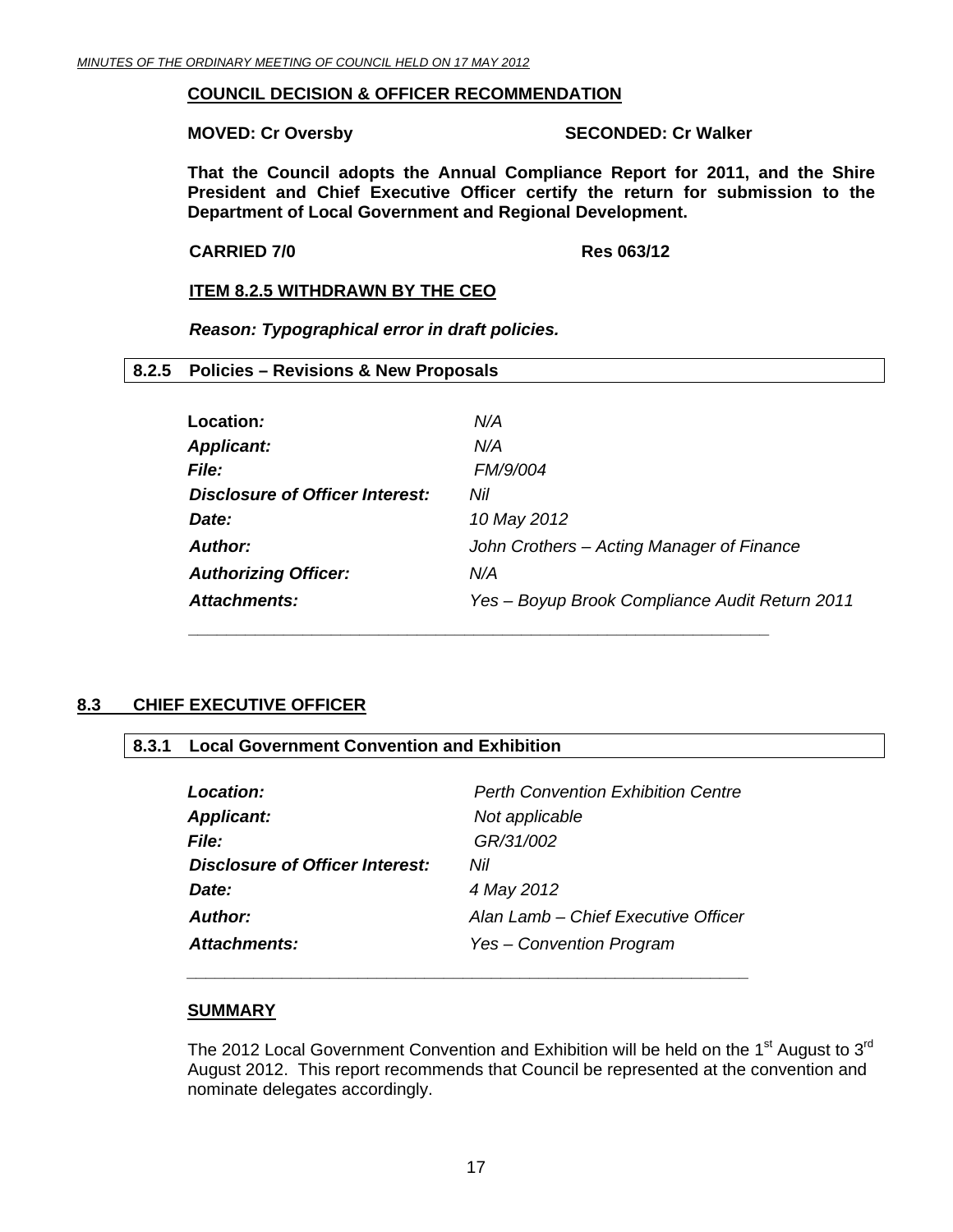#### **BACKGROUND**

 The Local Government Convention is the premier event for Elected Members and Officers within Local Government.

The Association's Annual General Meeting is part of the convention program.

In accordance with Western Australian Local Government's constitution, member Councils are entitled to have two voting delegates. Registration of the voting delegates is required prior to the  $9<sup>th</sup>$  July 2012.

Member Councils are invited to submit motions for the Annual General Meeting, the closing date is  $4<sup>th</sup>$  June 2012.

Elected member development program training is being offered during the lead up to the convention and also immediately afterwards.

#### **COMMENT**

Convention Registration deadline is 3<sup>rd</sup> July 2012.

In previous years Boyup Brook has been well represented with at least three Councillors and the Chief Executive Officer attending.

The estimated cost per attendee could be up to \$2,500, depending on accommodation requirements and involvement with member development programs.

#### **CONSULTATION**

Not applicable

#### **STATUTORY OBLIGATIONS**

Nil

#### **POLICY IMPLICATIONS**

Council's policy on conferences – attendances and expenses by Councillors is as follows:-

#### *Objective*

*To determine the procedures for attendance at conferences and seminars by Councillors.* 

#### *Statement*

*It is Council's policy to have the Shire of Boyup Brook represented at any conference or seminar where it is evident that some benefit will accrue to the Council and/or the district. Attendance at conferences and seminar, etc is to be determined by the Shire President in consultation with the Chief Executive Officer. All Councillors are to be given the opportunity to attend conferences and seminars etc when they are available.* 

*It is Council policy that all reasonable and direct expenses incurred by delegates and partners attending conferences, seminars, etc are to be met by the Shire.*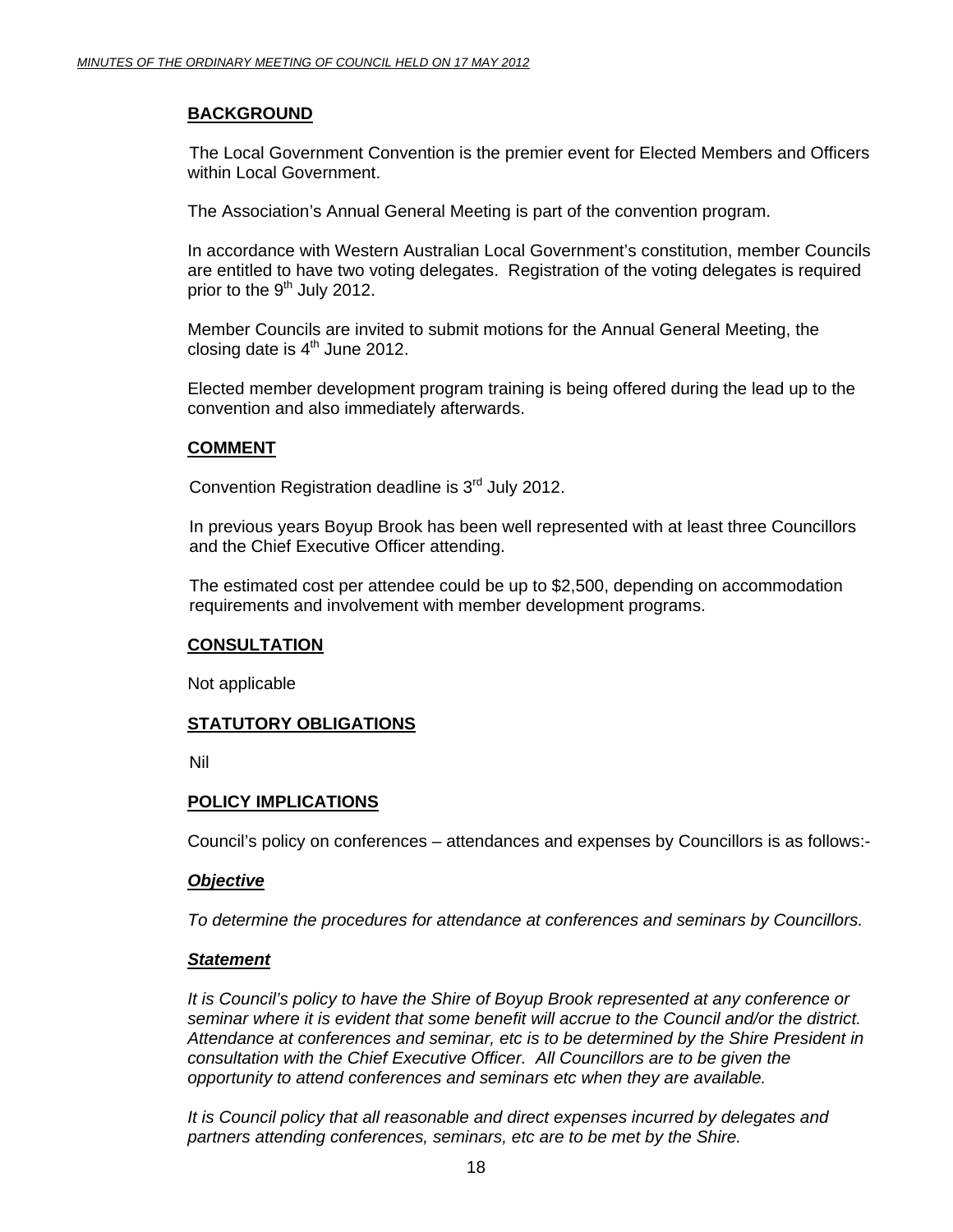*Funds are to be listed annually for Budget consideration to enable the Shire President together with up to 50% of Councillors to attend Local Government Week.* 

*Where possible, attendance at Conferences is to be on a rotation basis.* 

#### **BUDGET/FINANCIAL IMPLICATIONS**

Expenditure will be incurred in 2010/11 and would be budgeted accordingly.

#### **STRATEGIC IMPLICATIONS**

The Convention program will enable delegates to gain information that will benefit local government in Boyup Brook, as will interaction with elected members from throughout Western Australia.

#### **SUSTAINABILITY ISSUES**

- ¾ **Environmental**  There are no known significant environmental issues. ¾ **Economic**  There are no known significant economic issues.
- ¾ **Social**  There are no known significant social issues.

#### **VOTING REQUIREMENTS**

Simple Majority

#### **COUNCIL DECISION & OFFICER RECOMMENDATION**

**MOVED: Cr Walker SECONDED: Cr Kaltenrieder** 

 **That:-** 

**1 Cr Oversby, Cr Aird & Cr Moir attend the 2012 Local Government convention and exhibition and expenses incurred be paid by the Shire, as per Council Policy M.01.** 

**CARRIED 7/0 Res 064/12** 

**MOVED: Cr Walker SECONDED: Cr Kaltenrieder** 

**2 Cr Moir & Cr Oversby be appointed as voting delegates for the Western Australian Local Government Association Annual General Meeting.** 

 **CARRIED 7/0 Res 065/12**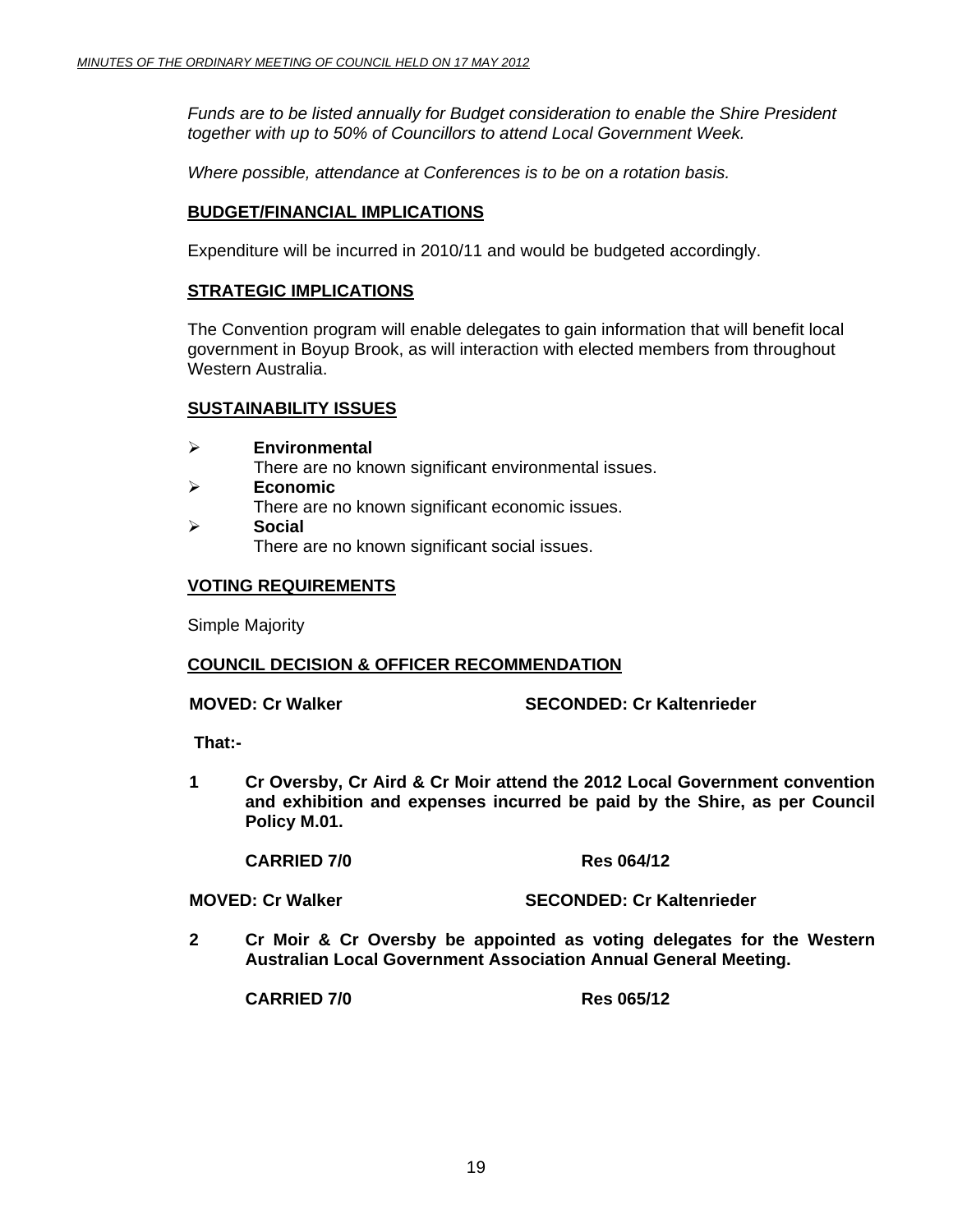#### <span id="page-19-0"></span>**ITEM 8.3.2 WITHDRAWN BY THE CEO**

*Reason: Further clarification required on Vegetation Clearing and Bush Fire Management.* 

#### **8.3.2 Amendment No 14 – Rural Small Holdings Zone**

| Location:                       | N/A                                |
|---------------------------------|------------------------------------|
| <b>Applicant:</b>               | Council                            |
| <b>File:</b>                    |                                    |
| Disclosure of Officer Interest: | None                               |
| Date:                           | $9th$ May 2012                     |
| Author:                         | Geoffrey Lush (Council Consultant) |
| <b>Authorizing Officer:</b>     | A Lamb                             |
| Attachments:                    | 1 Clause 5.3 Provisions            |

#### **8.3.3 Blackwood Basin Group – Funding Assistance**

| Location:                       | N/A                          |
|---------------------------------|------------------------------|
| <b>Applicant:</b>               | <b>Blackwood Basin Group</b> |
| <b>File:</b>                    | CR/31/004                    |
| Disclosure of Officer Interest: | None                         |
| Date:                           | 9 May 2012                   |
| Author:                         | Alan lamb                    |
| <b>Authorizing Officer:</b>     | Not applicable               |
| Attachments:                    | Nil                          |

\_\_\_\_\_\_\_\_\_\_\_\_\_\_\_\_\_\_\_\_\_\_\_\_\_\_\_\_\_\_\_\_\_\_\_\_\_\_\_\_\_\_\_\_\_\_\_\_\_\_\_\_\_\_\_\_\_\_\_

#### **SUMMARY**

The purpose of this report is to put before Council the Blackwood Basin Group's (BBG) request for funding assistance with a recommendation that the request be considered as part of the 2012/13 budget deliberations.

#### **BACKGROUND**

 The BBG was formed with assistance of the Department of Agriculture some years ago as part of the emerging land care group proliferation spurred on with State and Commonwealth funding. The funding opportunities dried up considerably a few years ago and a number of groups have folded.

The BBG was housed at the portion of the Railway Station leased by Council along with the Department of Agriculture office. The latter closed its office in Boyup Brook in 2008. In 2011 Council negotiated with the BBG to relocate to commercial premises in town so that the Railway land lease could be relinquished. In February 2011 Council resolved as follows: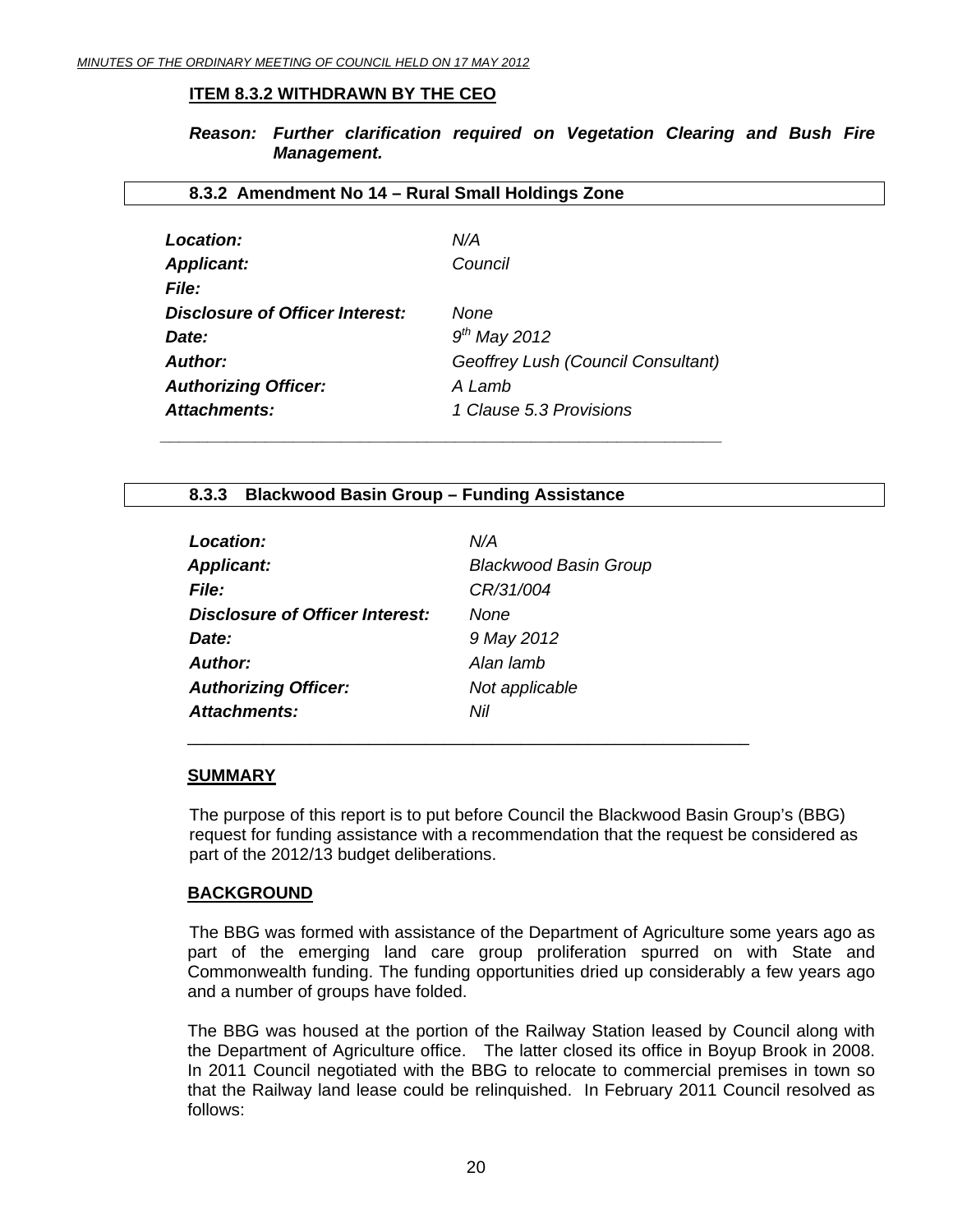#### **Commit to providing an annual contribution of \$6,000 to the Blackwood Basin Group till 30 June 2012 provided it relocates to a commercial building in the town of Boyup Brook.**

The BBG did relocate and Council did make a contribution of \$6,000 in 2011/12.

#### **COMMENT**

 The BBG has set up and is operating from premises in Bridge Street and, apart from any of its valuable activities, it occupies a shop that was empty for some time and might be empty for some time again if the BBG were not there. It is understood that a contribution from Council would be of significant benefit.

#### **CONSULTATION**

The author has spoken with the BBG Executive Officer.

#### **STATUTORY OBLIGATIONS**

Nil

#### **POLICY IMPLICATIONS**

Nil

#### **BUDGET/FINANCIAL IMPLICATIONS**

Nil for the current budget but could have an impact on the 2012/13 Budget.

#### **STRATEGIC IMPLICATIONS**

Nil

#### **SUSTAINABILITY IMPLICATIONS**

- ¾ **Environmental**  There are no known significant environmental issues.
- ¾ **Economic**  There are no known significant economic issues.
- ¾ **Socia**l There are no known significant social issues.

#### **VOTING REQUIREMENTS**

Simple majority

#### **OFFICER RECOMMENDATION**

**That Council consider a contribution to the Blackwood Basin Group to assist it with the rental of commercial premises in Boyup Brook as part of its 2012/13 Budget deliberations.**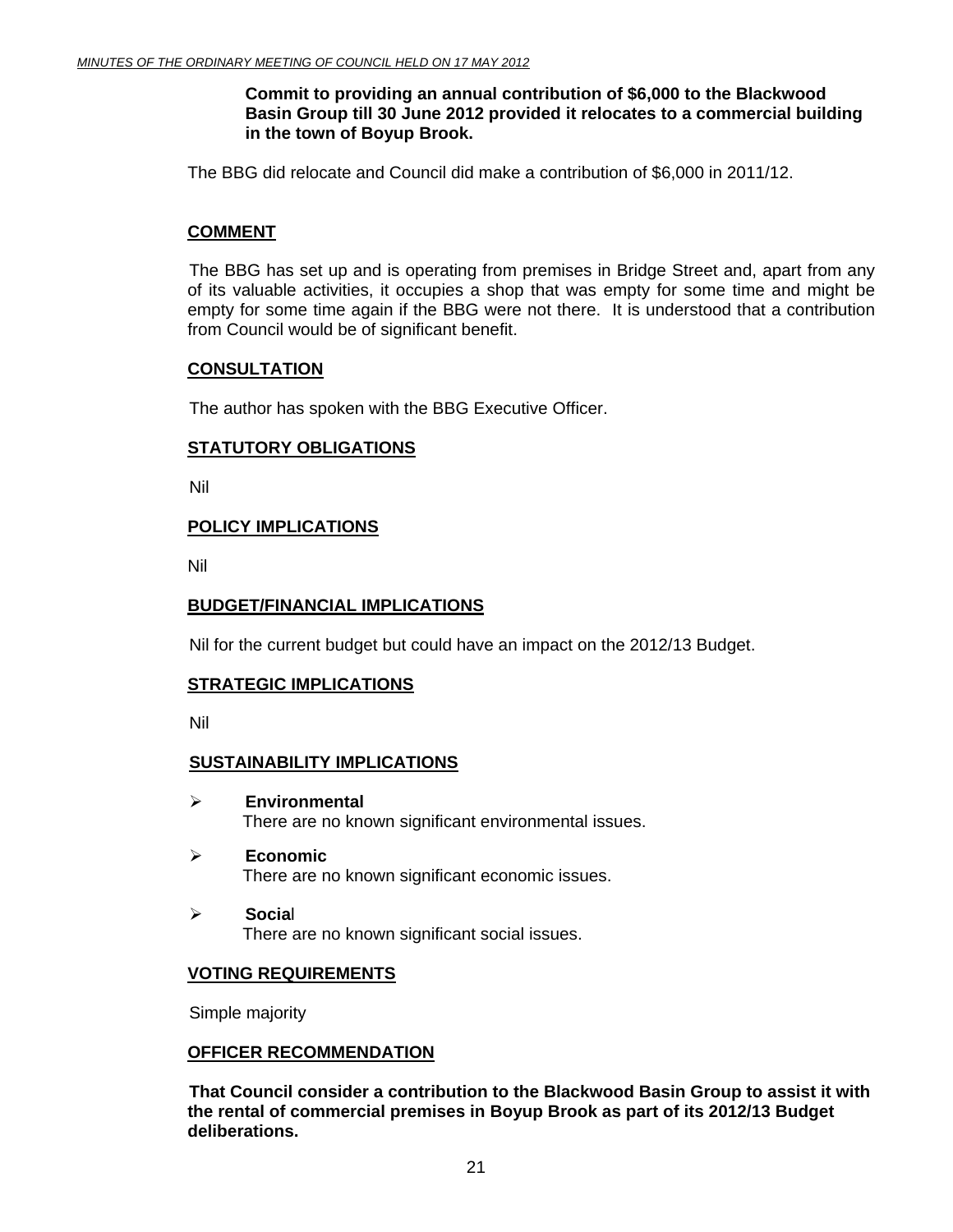#### <span id="page-21-0"></span>**COUNCIL DECISION**

**MOVED: Cr Oversby SECONDED: Cr Biddle** 

**That Council consider a contribution to the Blackwood Basin Group to assist it with the rental of commercial premises in Boyup Brook as part of its 2012/13 Budget deliberations and that the CEO seek further information on the matter to make a determination.** 

| <b>CARRIED 7/0</b> | <b>Res 066/12</b>                                             |
|--------------------|---------------------------------------------------------------|
|                    | <b>Blackwood Basin Group - Management Committee Vacancies</b> |

| <b>Location:</b>                       | N/a                          |
|----------------------------------------|------------------------------|
| <b>Applicant:</b>                      | <b>Blackwood Basin Group</b> |
| <b>File:</b>                           | CR/31/004                    |
| <b>Disclosure of Officer Interest:</b> | <b>None</b>                  |
| Date:                                  | 9 May 2012                   |
| <b>Author:</b>                         | Alan lamb                    |
| <b>Authorizing Officer:</b>            | Not applicable               |
| Attachments:                           | <b>BBG</b> Letter            |
|                                        |                              |

#### **SUMMARY**

The purpose of this report is to put before Council the Blackwood Basin Group's (BBG) call for nominations for two positions on its management committee with the recommendation that support the nomination of the two retiring members.

#### **BACKGROUND**

BBG is a natural resource management group based in Boyup Brook.

 Two members of its management committee terms of office expire 30 June 2012. Nominations for the two positions close 14 June 2012 and the two retiring members (Mr Nick Dobson and Mr Clark Ward) have/are renominating.

#### **COMMENT**

It is recommended that Council support the nomination of Mr Dobson and Mr Ward.

#### **CONSULTATION**

The author spoke with the BBG Executive Officer.

#### **STATUTORY OBLIGATIONS**

Nil

#### **POLICY IMPLICATIONS**

Nil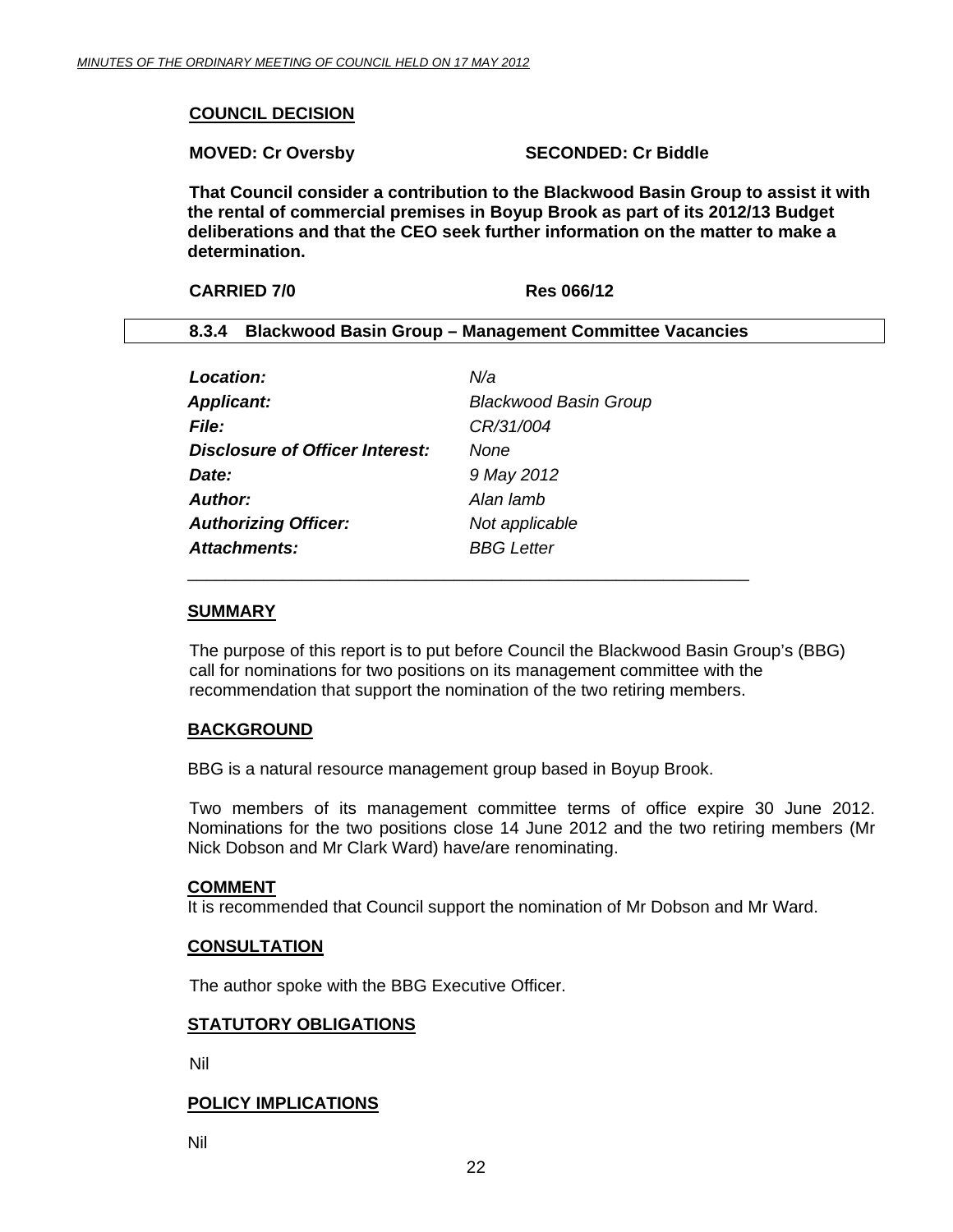#### **BUDGET/FINANCIAL IMPLICATIONS**

#### **STRATEGIC IMPLICATIONS**

Nil

#### **SUSTAINABILITY IMPLICATIONS**

- ¾ **Environmental**  There are no known significant environmental issues.
- ¾ **Economic**  There are no known significant economic issues.
- ¾ **Socia**l There are no known significant social issues.

#### **VOTING REQUIREMENTS**

Simple majority

#### **OFFICER RECOMMENDATION**

**That Council support the nominations of Mr Nick Dobson and Mr Clark Ward for another term of officer with the Blackwood Basin Group's management committee.** 

#### **COUNCIL DECISION**

**MOVED: Cr Oversby SECONDED: Cr Kaltenrieder** 

**That Council resolve to make no nomination to the Blackwood Basin Group's management committee.** 

**CARRIED 7/0 Res 067/12** 

**NOTE** 

**It was noted that there was no requirement for Council to make a nomination.**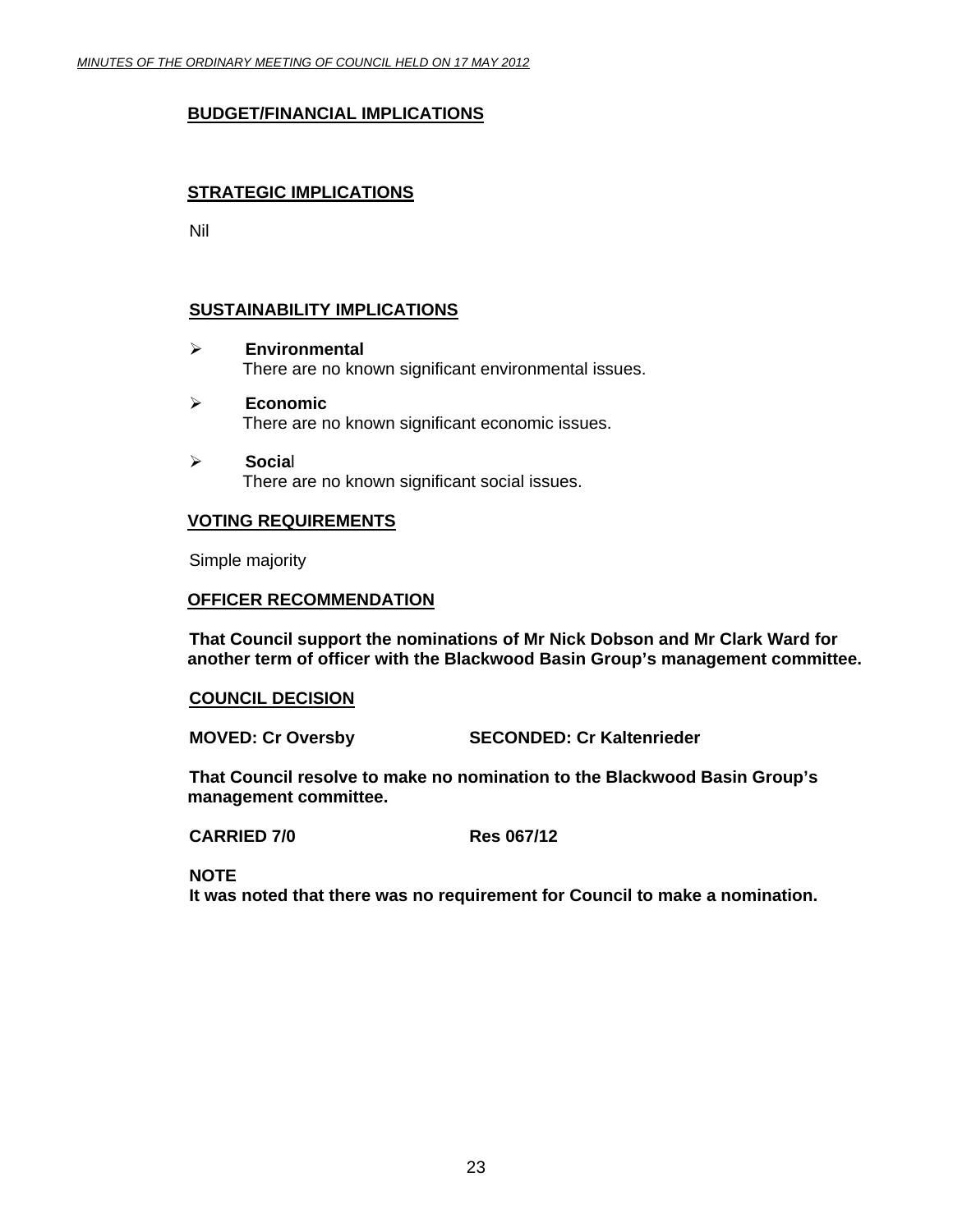#### **8.3.5 Boyup Brook District Council of Churches – Donation Request - Hall Hire**

<span id="page-23-0"></span>

| Location:                       | <b>Boyup Brook Town hall</b>             |
|---------------------------------|------------------------------------------|
| <b>Applicant:</b>               | Boyup Brook District Council of Churches |
| <i>File:</i>                    |                                          |
| Disclosure of Officer Interest: | None                                     |
| Date:                           | 9 May 2012                               |
| Author:                         | Alan lamb                                |
| <b>Authorizing Officer:</b>     | Not applicable                           |
| Attachments:                    | Nil                                      |
|                                 |                                          |

#### **SUMMARY**

The purpose of this report is to put before Council the donation request with a recommendation that it be agreed to.

#### **BACKGROUND**

 The Boyup Brook District Council of Churches BBDCC has booked the Town Hall for a religious education seminar for secondary students from Boyup Brook on 22 May. The BBDCC has conducted this activity in the past and Council has waived the hall hire fees.

The BBDCC exists to provide weekly scripture classes for primary students and a seminar every term for secondary students. BBDCC has been conducting these community services for many years (it is understood to be in the order of 40 years). In more recent times one of the annual seminars involves the use of large multimedia gear that cannot be accommodated in the school campus facilities so the BBDCC has used the town hall once per year for around four years. The seminar scheduled for this month will involve the use of large equipment and so the town hall is needed.

The seminar is entitled "iRisk" and will be presented by Youth For Christ who have done presentations here previously which were very well received.

BBDCC is funded by donations from the churches in Boyup Brook and the students pay a voluntary levy.

#### **COMMENT**

 It is suggested that the BBDCC continues to provide the community with a valuable and valued service with its scripture classes and seminars. Also that not providing the requested donation would impose a significant burden.

#### **CONSULTATION**

The author has spoken with a representative of BBDCC

#### **STATUTORY OBLIGATIONS**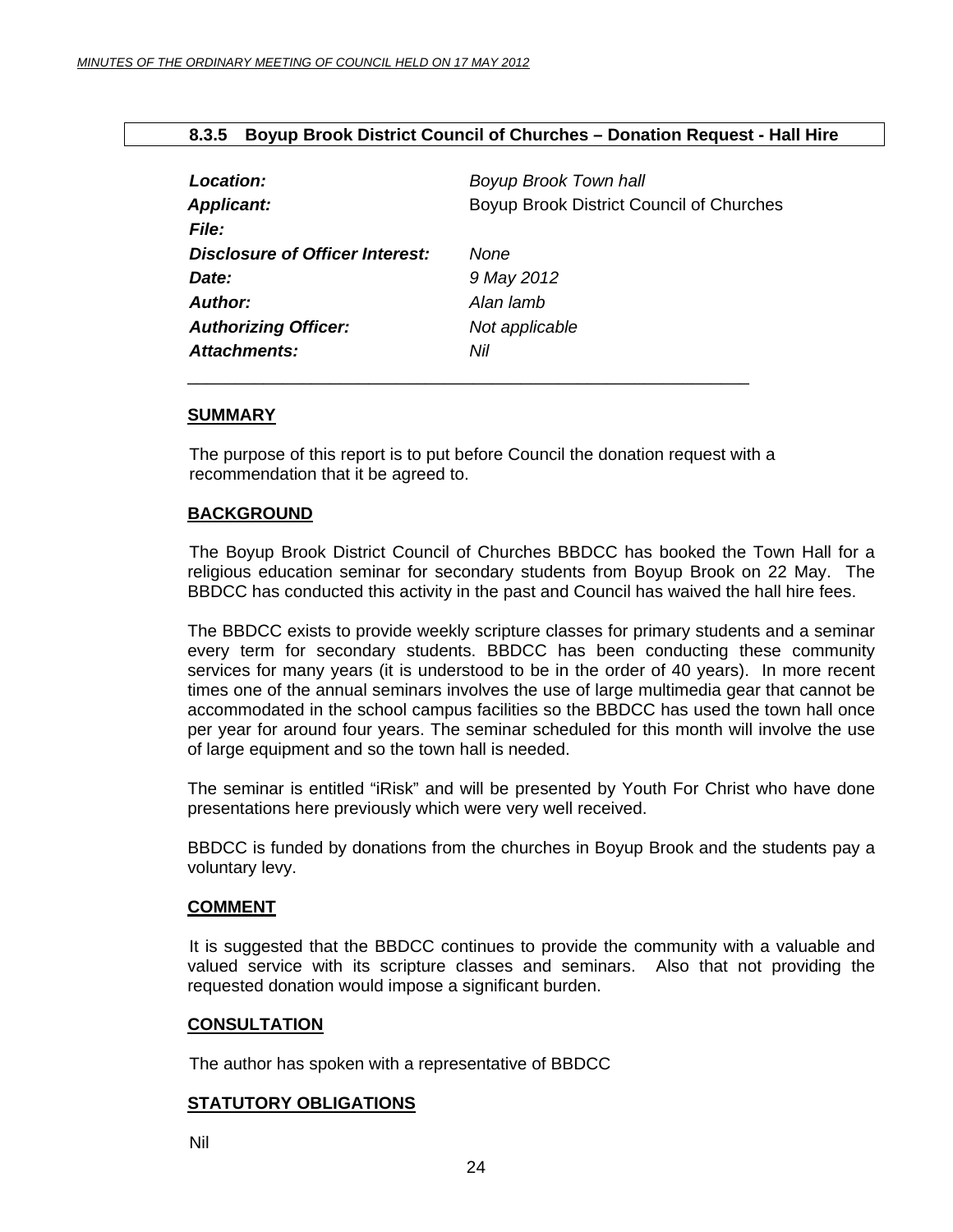#### **POLICY IMPLICATIONS**

Council's Donations policy applies.

#### **BUDGET/FINANCIAL IMPLICATIONS**

The hall hire fee in question amounts to \$242.00

The budget for hall hire income was estimated based on previous year's actuals and so did not include anticipated income from this group.

Council has made the practice of making a donation and charging for hall hire so that hall income and donations are shown correctly in the Shires accounts. It is recommended that this be done via a journal entry rather than the drawing of a cheque and receiving payment. The journal entries would be Debit E041070 Donations and Credit I11005 Boyup Brook Hall Hire Fees.

Whilst there is no net cash cost the additional expenditure of the donation is not included in the budget and so an absolute majority decision is required to approve the expenditure.

#### **STRATEGIC IMPLICATIONS**

Nil

#### **SUSTAINABILITY IMPLICATIONS**

- ¾ **Environmental**  There are no known significant environmental issues.
- ¾ **Economic**  There are no known significant economic issues. ¾ **Socia**l
	- There are no known significant social issues.

#### **VOTING REQUIREMENTS**

Absolute majority

#### **COUNCIL DECISION & OFFICER RECOMMENDATION**

#### **MOVED: Cr Walker SECONDED: Cr Biddle**

**That Council donate \$242.00 to the Boyup Brook District Council of Churches for Boyup Brook Town Hall hire fees associated with their use in the hall in May 2012 and that the budget be amended accordingly.** 

**CARRIED 6/1 BY ABSOLUTE MAJORITY Res 068/12** 

 **Cr Aird requested the votes be recorded.** 

 **FOR AGAINST Cr Giles Cr Aird Cr Moir Cr Kaltenrieder Cr Biddle Cr Oversby Cr Walker**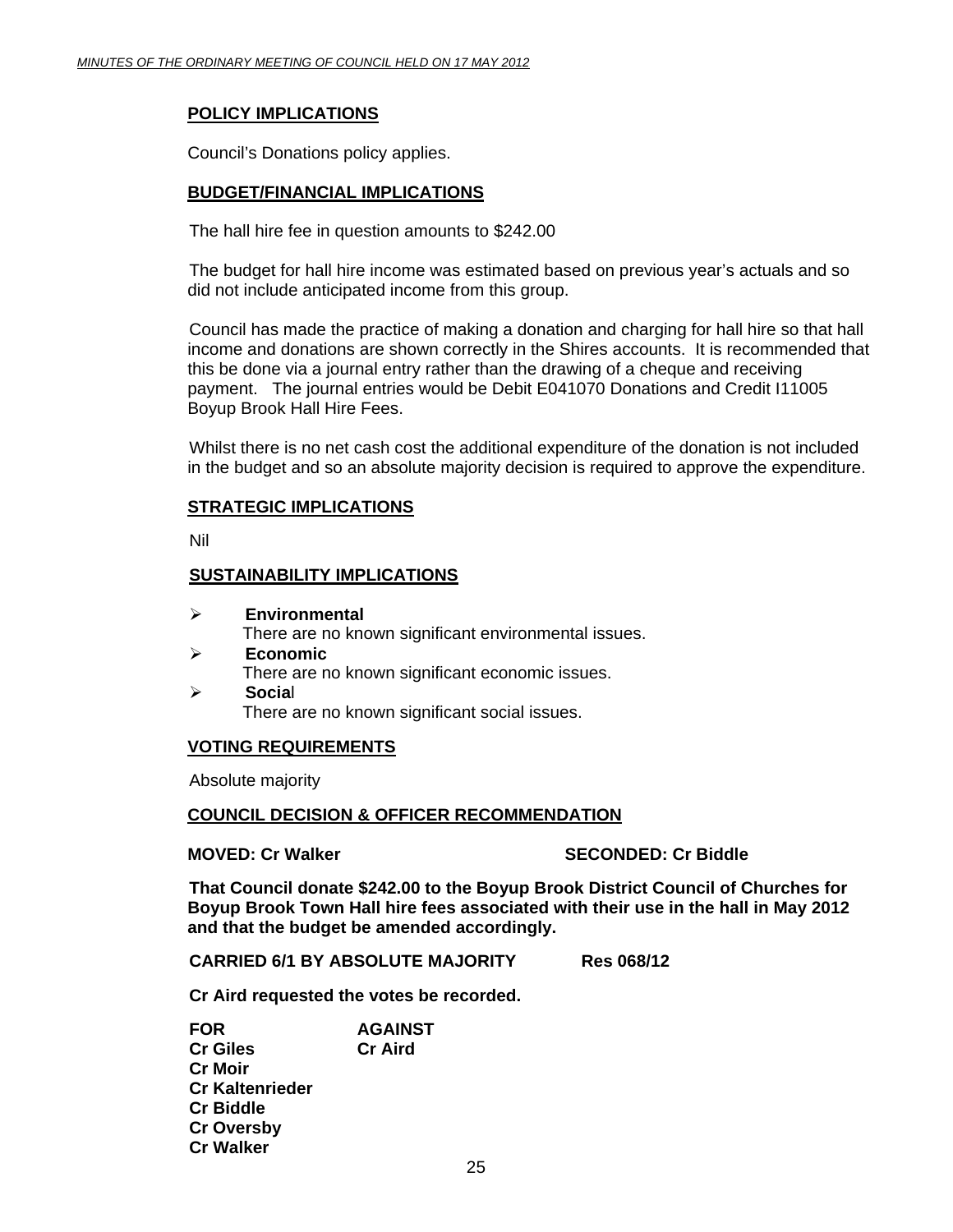<span id="page-25-0"></span>

|  |  |  |  |  | 8.3.6 Donation Request – Heated Multi Purpose Therapeutic Pool Committee |
|--|--|--|--|--|--------------------------------------------------------------------------|
|--|--|--|--|--|--------------------------------------------------------------------------|

| Location:                              | N/A                                             |
|----------------------------------------|-------------------------------------------------|
| <b>Applicant:</b>                      | Heated Multi Purpose Therapeutic Pool Committee |
| <b>File:</b>                           | CP/59/001                                       |
| <b>Disclosure of Officer Interest:</b> | None                                            |
| Date:                                  | 9 May 2012                                      |
| <b>Author:</b>                         | Alan lamb                                       |
| <b>Authorizing Officer:</b>            | Not applicable                                  |
| <b>Attachments:</b>                    | Letter of request                               |

\_\_\_\_\_\_\_\_\_\_\_\_\_\_\_\_\_\_\_\_\_\_\_\_\_\_\_\_\_\_\_\_\_\_\_\_\_\_\_\_\_\_\_\_\_\_\_\_\_\_\_\_\_\_\_\_\_\_\_

#### **SUMMARY**

The purpose of this report is to put before Council the Heated Multi Purpose Therapeutic Pool Committee's request for the donation of hall hire costs with the recommendation that it be agreed to.

#### **BACKGROUND**

 The Heated Multi Purpose Therapeutic Pool Committee is not an incorporated body and operates as a sub-committee of the Swimming Club. The Committee has been fund raising for some years to get a heated pool facility in Boyup Brook.

The Committee is putting on an antiques, collectables and craft fair in the Town Hall this month as a fundraising activity and asks for the hall hire fees to be waved.

#### **COMMENT**

 The Committee's planned fair should be a significant attraction and, as they point out, bring a number of people to Boyup Brook. This will be the Committee's "big" event for the year and the hall hire fees would be an imposition on its fundraising aims.

#### **CONSULTATION**

Nil other than with other staff

#### **STATUTORY OBLIGATIONS**

Nil

#### **POLICY IMPLICATIONS**

Nil

#### **BUDGET/FINANCIAL IMPLICATIONS**

The hall hire fee in question amounts to \$544.00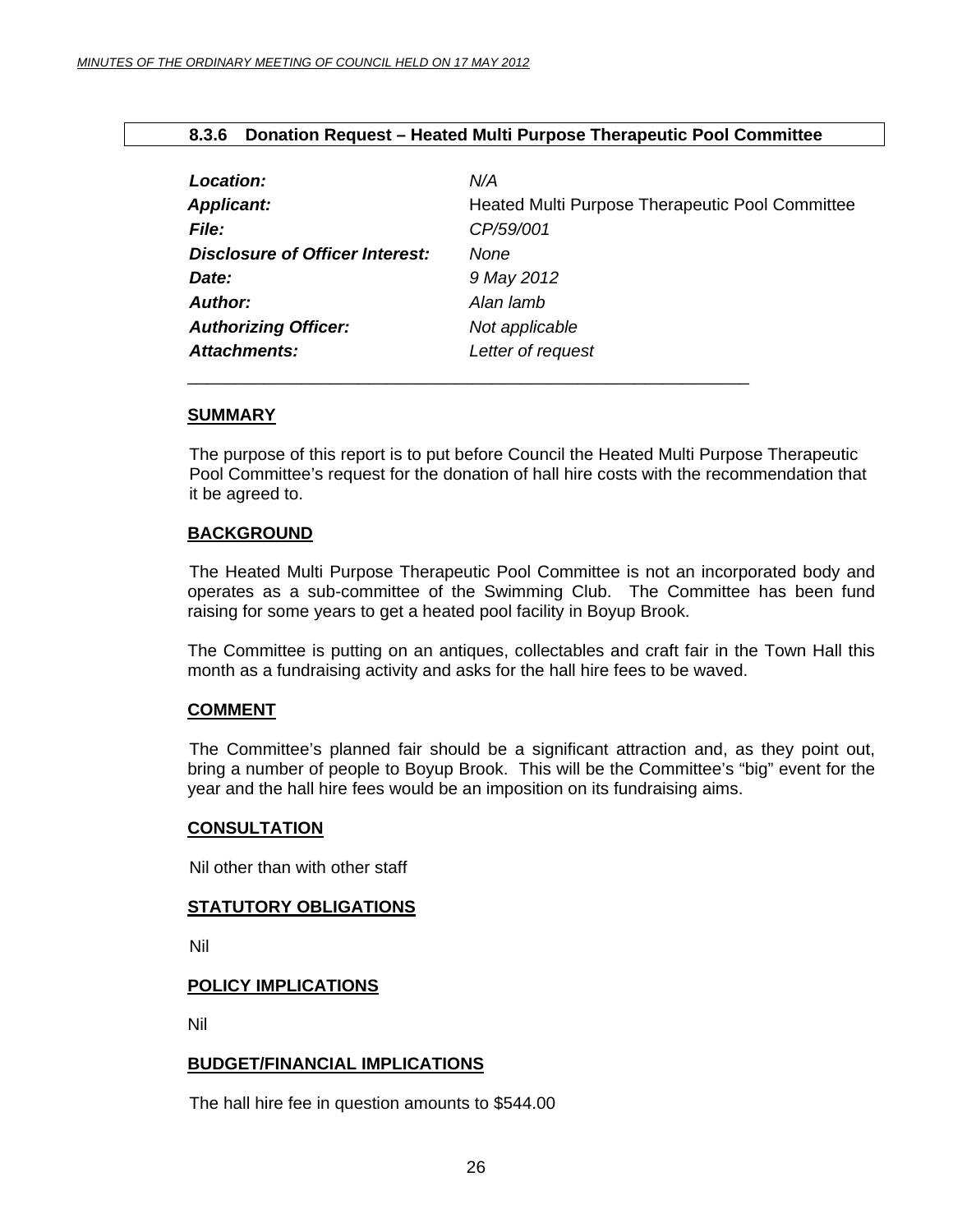The budget for hall hire income was estimated based on previous year's actuals and so did not include anticipated income from this group.

Council has made the practice of making a donation and charging for hall hire so that hall income and donations are shown correctly in the Shires accounts. It is recommended that this be done via a journal entry rather than the drawing of a cheque and receiving payment. The journal entries would be Debit E041070 Donations and Credit I11005 Boyup Brook Hall Hire Fees.

Whist there is no net cash cost the additional expenditure of the donation is not included in the budget and so an absolute majority decision is required to approve the expenditure.

#### **STRATEGIC IMPLICATIONS**

Nil

#### **SUSTAINABILITY IMPLICATIONS**

- ¾ **Environmental**  There are no known significant environmental issues.
- ¾ **Economic**  There are no known significant economic issues.
- ¾ **Socia**l There are no known significant social issues.

#### **VOTING REQUIREMENTS**

Absolute majority

#### **OFFICER RECOMMENDATION**

**That Council donate \$544.00 to the Heated Multi Purpose Therapeutic Pool Committee for Boyup Brook Town Hall hire fees associated with their use in the hall in May 2012 and that the budget be amended accordingly.** 

#### **COUNCIL DECISION**

**MOVED: Cr Oversby SECONDED: Cr Kaltenrieder** 

**That Council donate \$444.00 and require the Heated Multi Purpose Therapeutic Pool Committee to pay \$100.00 towards the hire of Boyup Brook Town Hall hire fees associated with their use in the hall in May 2012 and that the budget be amended accordingly to pay \$100.00 towards it.** 

**1/6 LOST**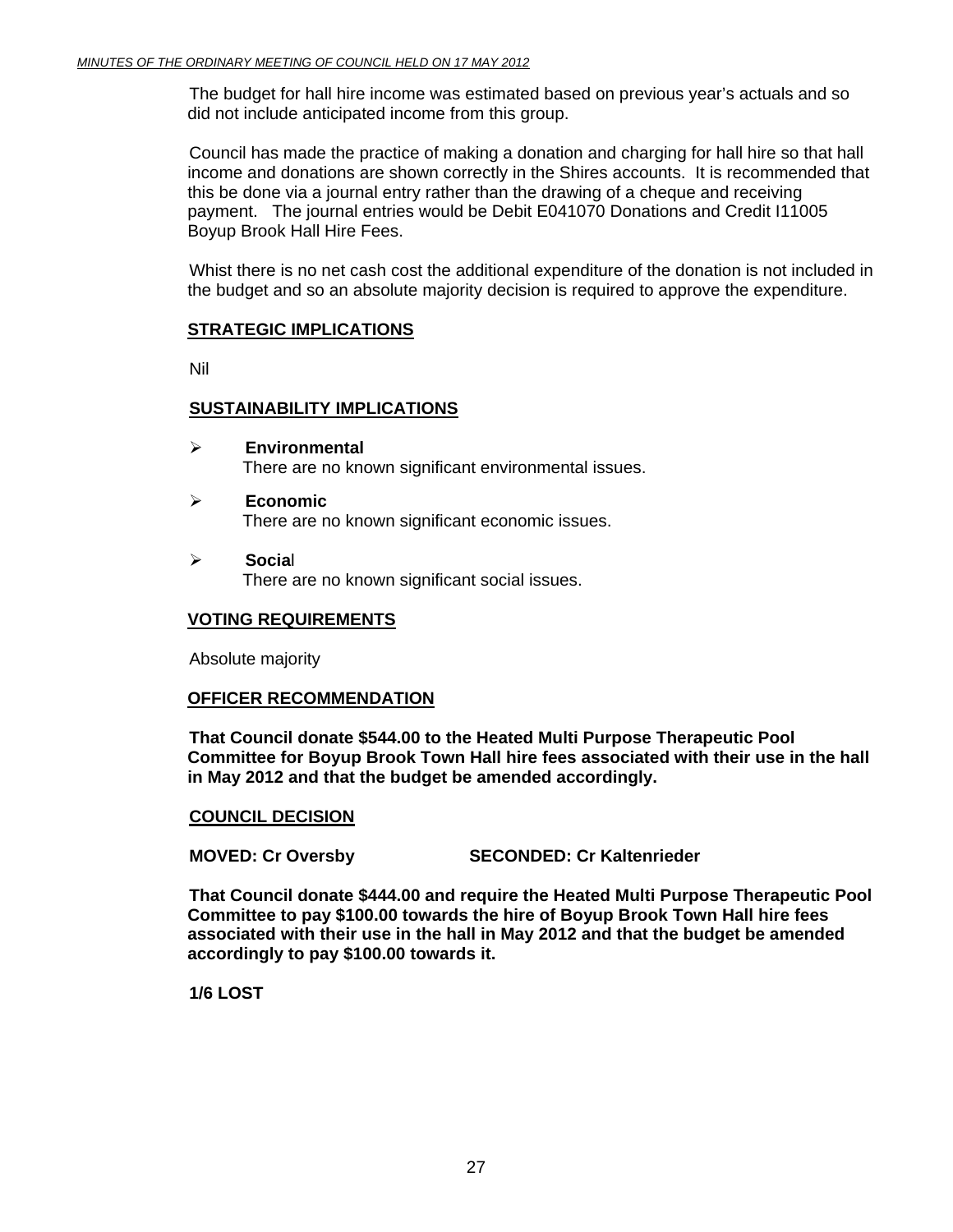#### <span id="page-27-0"></span>**COUNCIL DECISION & OFFICER RECOMMENDATION**

#### **MOVED: Cr Biddle SECONDED: Cr Moir**

**That Council donate \$544.00 to the Heated Multi Purpose Therapeutic Pool Committee for Boyup Brook Town Hall hire fees associated with their use in the hall in May 2012 and that the budget be amended accordingly.** 

**CARRIED BY ABSOLUTE MAJORITY 6/1 Res 069/12** 

\_\_\_\_\_\_\_\_\_\_\_\_\_\_\_\_\_\_\_\_\_\_\_\_\_\_\_\_\_\_\_\_\_\_\_\_\_\_\_\_\_\_\_\_\_\_\_\_\_\_\_\_\_\_\_\_\_\_\_

| 8.3.7 SWDC - Local Government Representative |                                                     |     |       |        |
|----------------------------------------------|-----------------------------------------------------|-----|-------|--------|
| Location:                                    | N/A                                                 |     |       |        |
| <b>Applicant:</b>                            | N/A                                                 |     |       |        |
| File:                                        |                                                     |     |       |        |
| Disclosure of Officer Interest:              | None                                                |     |       |        |
| Date:                                        | 10 May 2012                                         |     |       |        |
| Author:                                      | Alan lamb                                           |     |       |        |
| <b>Authorizing Officer:</b>                  | Not applicable                                      |     |       |        |
| Attachments:                                 | application form<br>Letter,<br>information package. | and | Board | Member |

#### **SUMMARY**

The purpose of this report is to recommend that Council encourage and support the nomination of a Member for a position as Local Government representative on the South West Development Commission (SWDC) Board.

#### **BACKGROUND**

 The SWDC's Board of Management has two Local Government representatives and the terms of office of both members expire 30 June 2012. Retiring members, Cr Wade De Campo from Manjimup and Cr Brad Day from Dardanup, are eligible to reapply.

#### **COMMENT**

 It is recommended that Council encourage and support a Council Member to apply for one of the two Local Government representative positions on the SWDC Board.

#### **CONSULTATION**

Nil

#### **STATUTORY OBLIGATIONS**

Nil

#### **POLICY IMPLICATIONS**

Nil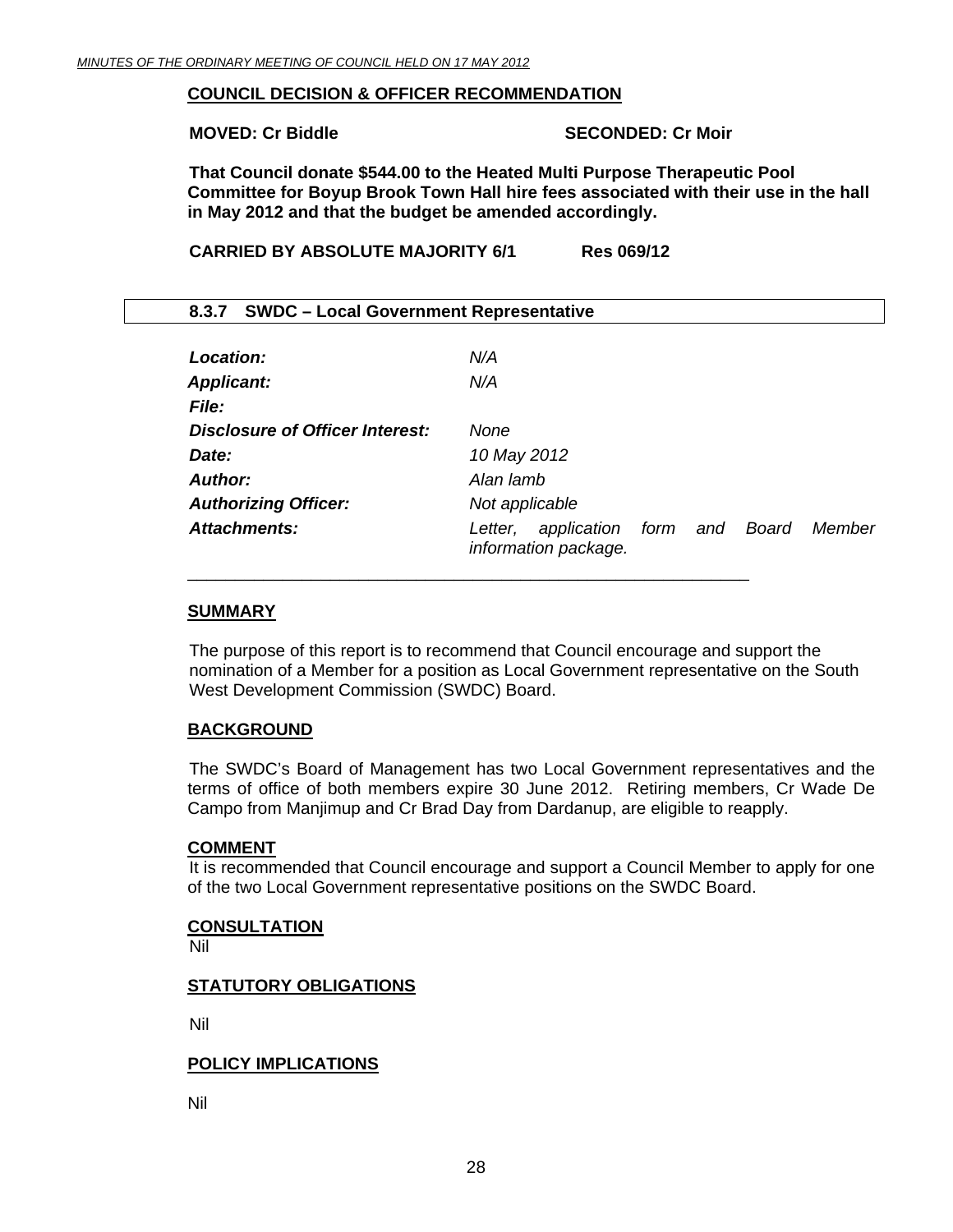#### <span id="page-28-0"></span>**BUDGET/FINANCIAL IMPLICATIONS**

Nil

#### **STRATEGIC IMPLICATIONS**

Nil

#### **SUSTAINABILITY IMPLICATIONS**

#### ¾ **Environmental**  There are no known significant environmental issues. ¾ **Economic**  There are no known significant economic issues. ¾ **Socia**l

There are no known significant social issues.

#### **VOTING REQUIREMENTS**

Simple majority

#### **OFFICER RECOMMENDATION**

**That Council encourage and support a Council Member to apply for one of the two Local Government representative positions on the South West Development Commission Board.** 

#### **COUNCIL DECISION**

**MOVED: Cr Walker SECONDED: Cr Biddle** 

**That Council encourage and support Cr Moir to apply for the Local Government representative position currently vacant on the South West Development Commission Board.** 

**CARRIED 6/1 Res 070/12** 

#### **8.3.8 Reserve 29177 Wilga Townsite – Excision of Portion of Land From Rail Corridor**

| Location:                              | Reserve 29177              |
|----------------------------------------|----------------------------|
| <b>Applicant:</b>                      | <b>State Land Services</b> |
| <b>File:</b>                           | <b>RES 29177</b>           |
| <b>Disclosure of Officer Interest:</b> | None                       |
| Date:                                  | 9 May 2012                 |
| <b>Author:</b>                         | Alan lamb                  |
| <b>Authorizing Officer:</b>            | Not applicable             |
| <b>Attachments:</b>                    | Nil                        |
|                                        |                            |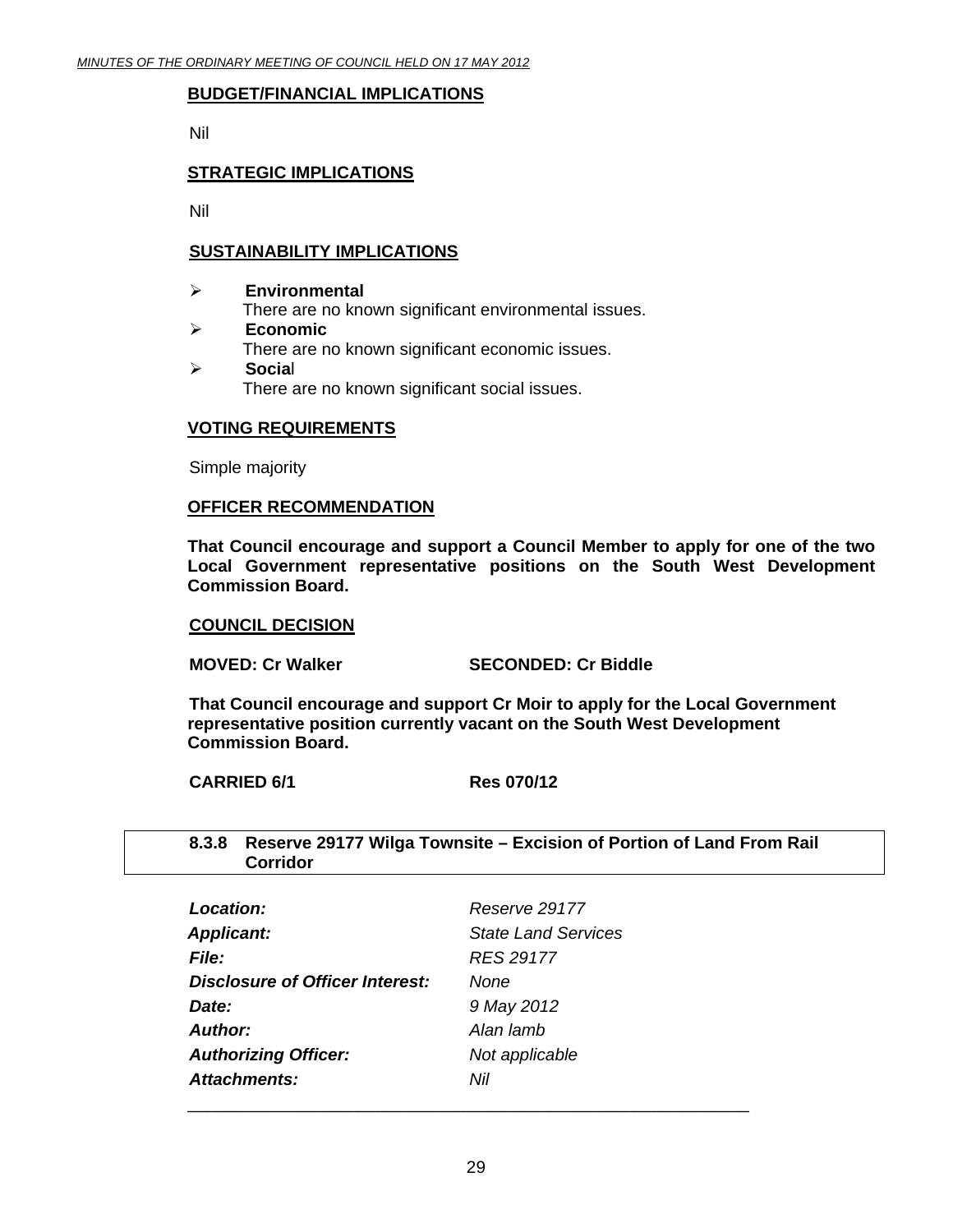#### **SUMMARY**

The purpose of this report is to put before Council the proposed basis for a transfer of a portion of the rail corridor with the recommendation that agree to it.

#### **BACKGROUND**

 In or around 2002 Council commenced dialogue to have the portion of the rail corridor, in Wilga, that adjoins Reserve 29177, relinquished by the Western Australian Government Railways Commission (now Public Transport Authority) handed back to DOLA (now State Land Services) to be included into Reserve 29177 (managed by the Shire).

There is a rather thick file of correspondence on the matter but it appears that whilst there was agreement little progress was made.

Council passed the following resolution March 2005

**That the Public Transport Authority be advised that the Council will accept all costs associated with the expansion of Reserve 21977 to capture the Wilga dam locates in the adjacent railway corridor.** 

A letter from Council to PTA dated August 2007 noted that no reply had been received in response to Council's 2005 letter.

State Land Services took up the matter in earnest a year or so ago and PTA has advised that it is prepared to support the excision of a portion of the rail corridor and its subsequent inclusion in Reserve 29177 provided:

- The boundary of the proposed portion of land to be a minimum of 10M from the boundary of the existing railway line
- A 1.2M fence to be erected to separate the dam from the rail

That Land Services seeks conformation that the Shire will meet any costs associated with the excision (State lands will meet the cost of survey)

The Wilga Progress association is desirous of a lease over the dam that is on a portion of Reserve 29177 and the rail corridor (the majority being in the latter).

#### **COMMENT**

 Looking at the 2005 resolution it is apparent that Council had previously agreed to meet relevant costs but that no real progress was made on the matter.

The way forward is for Council to again agree to meet fencing and excision costs (other than surveying). It is also recommended that Council seek power to lease for Reserve 29177 to save further delays later when, and if, the Reserve is expanded to cover the whole of the dam

#### **CONSULTATION**

 The author has spoken with State Lands, PTA and Wilga Progress association representatives over a protracted period.

#### **STATUTORY OBLIGATIONS**

Nil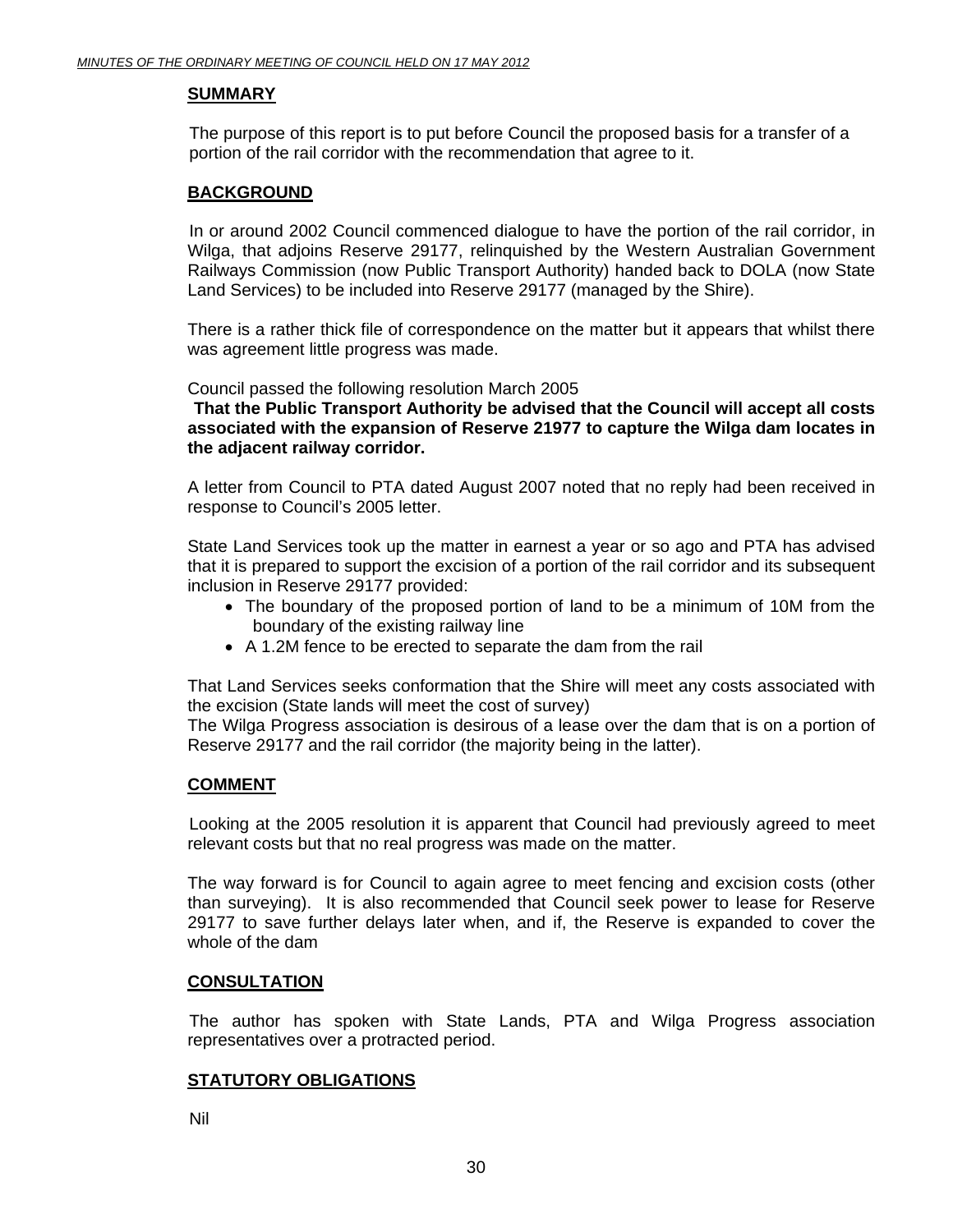#### **POLICY IMPLICATIONS**

Nil

#### **BUDGET/FINANCIAL IMPLICATIONS**

It is expected that the cost of a fence and excision would not exceed \$2,000 and that expenditure would not be incurred until 2012/13 so it is recommended that provision be made in the 2012/13 budget.

#### **STRATEGIC IMPLICATIONS**

Nil

#### **SUSTAINABILITY IMPLICATIONS**

- ¾ **Environmental**  There are no known significant environmental issues.
- ¾ **Economic**  There are no known significant economic issues.
- ¾ **Socia**l There are no known significant social issues.

#### **VOTING REQUIREMENTS**

Simple majority

#### **COUNCIL DECISION & OFFICER RECOMMENDATION**

#### **MOVED: Cr Kaltenrieder SECONDED: Cr Oversby That**

- **1. The Chief Executive Officer advise State Land Services that Council will meet costs associated with the excision of the portion of rail corridor that contains the dam at Wilga for inclusion in Reserve 29177 and fence the boundary of the expanded Reserve and the rail corridor.**
- **2. Provision be made in the 2012/13 Budget for expenditure of \$2,000 for excision and fencing costs associate with this matter.**

**CARRIED 7/0 Res 071/12**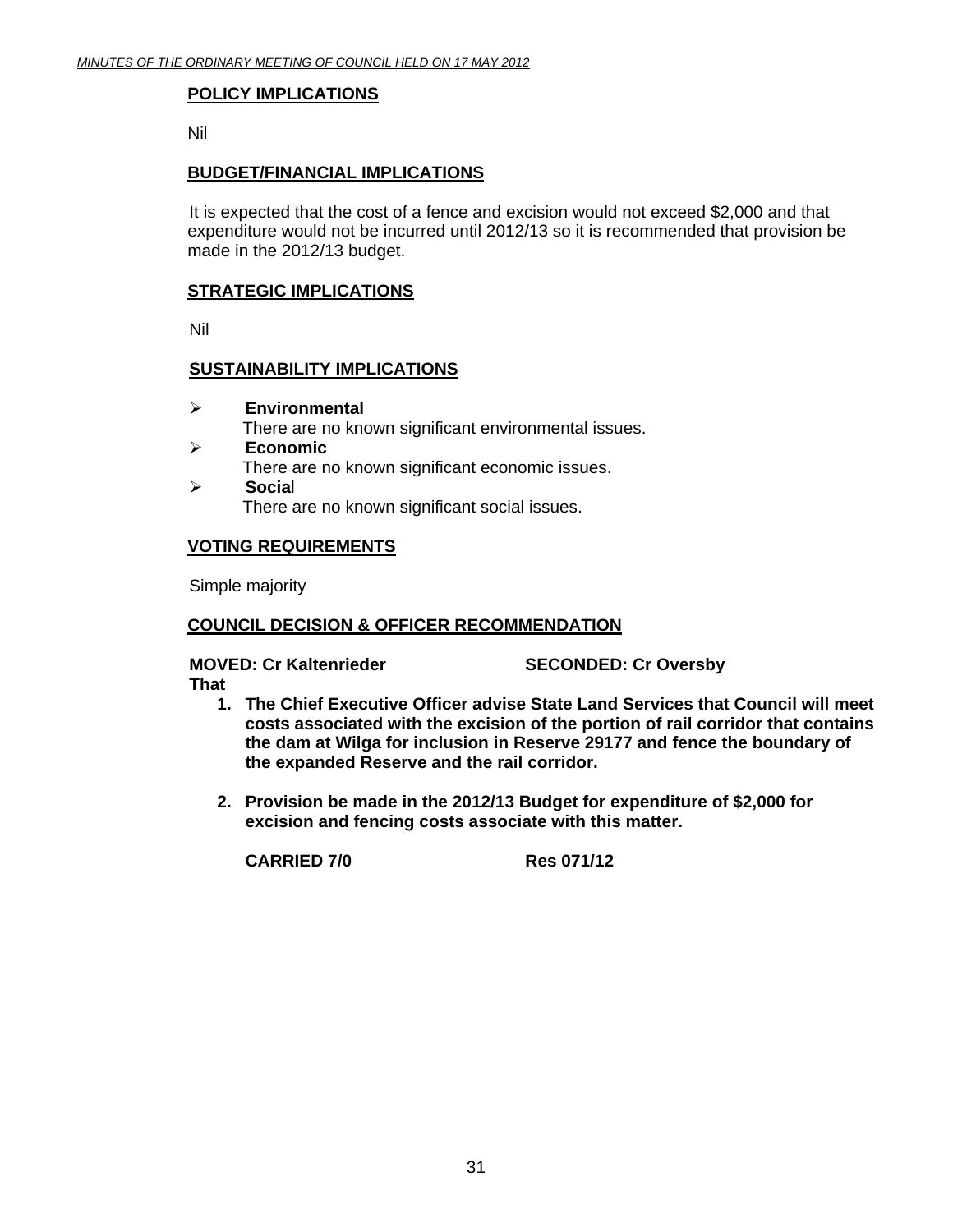| 8.3.9 Waste Management Group |  |
|------------------------------|--|
|------------------------------|--|

<span id="page-31-0"></span>

| <b>Location:</b>                | N/A            |
|---------------------------------|----------------|
| <b>Applicant:</b>               | N/A            |
| <b>File:</b>                    |                |
| Disclosure of Officer Interest: | None           |
| Date:                           | 9 May 2012     |
| Author:                         | Alan lamb      |
| <b>Authorizing Officer:</b>     | Not applicable |
| <b>Attachments:</b>             | Nil            |

#### **SUMMARY**

The purpose of this report is to put before Council the proposal that it moves from working with the Warren Blackwood Group of Councils in relation to waste management planning to working with the Bunbury Wellington Group of Councils.

#### **BACKGROUND**

The following is taken from a report to Council's March 2009 meeting: *As a requirement of the new Waste Avoidance Resource Recovery Bill, which came into operation on the 1st July 2008, Councils are required to have a Waste Plan. Under section 40 (30) (i) the following are to be included in the plan.* 

- *(a) Population and development profiles for the district;*
- *(b) an assessment of significant sources and generators of waste received by the local government;*
- *(c) an assessment of the quantities and classes of waste received by the local government;*
- *(d) an assessment of the services, markets and facilities for waste received by the local government;*
- *(e) an assessment of the options for reduction , management and disposal of waste received by the local government;*
- *(f) proposed strategies and targets for managing and reducing waste received by the local government;*
- *(g) proposed strategies and targets for the efficient disposal of waste that cannot be recovered, reused or recycled;*
- *(h) an implementation program that identifies the required action, timeframes resources and responsibilities for achieving these strategies and targets;*
- *(i) such other matters as may be prescribed by the regulations.*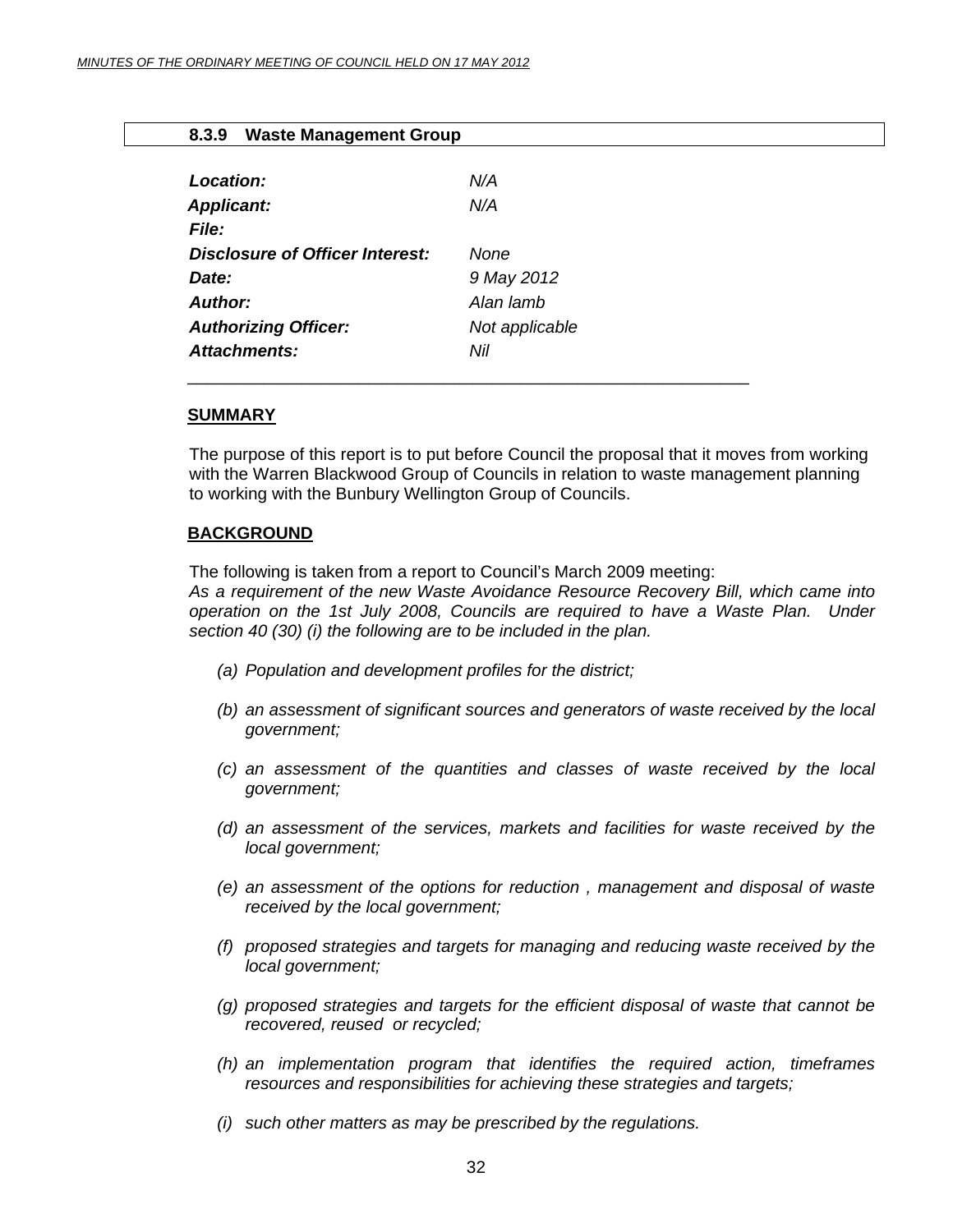*When the Act was being drafted the Department of Environment and Conservation decided to develop a "Zero Waste Plan Management Plan" that was intended to assist local governments in aligning their activities with the State's vision of "Towards Zero Waste by 2020" and to assist Councils to meet their requirements under the new Act.*

*Councils had to complete an application online survey for Phase 1 of the Zero Waste Plan. Progression to the final Phase 2 could not be made unless the applicant (Council) had completed the online survey for phase 1.* 

*In December 2005 the Waste Management Board proposed that organisations accessing funding from the Waste Management Recycling Fund (WMRA) should develop, maintain and implement an approved Zero Waste Plan (now called the Strategic Waste Management Plan - SWMP).* 

*In May 2006 the Board endorsed a zero waste plan funding scheme, and on 16 May 2007 the Zero Waste Plan Development Scheme (the ZWPDS) officially commenced with the gazettal of Phase 1 Ministerial Conditions. This initial phase provided funding to assist local government authorities complete an on-line survey to establish baseline waste and recycling data across the State and to assist local governments identify where current data gaps exist. Ninety One percent (91%) of the State's local governments participated in Phase 1, the results from which were published in the 'Zero Waste Plan Development Scheme (Phase 1) 2006/07 Final Report' in March 2008. All four Councils in this region participated in the on-line survey.* 

*On 12 September 2007 Phase 2 of the ZWPDS was announced by the Minster at the 2007 Waste and Recycle Conference in Fremantle. Ministerial Conditions for Phase 2 were gazetted on 28 September 2007. Phase 2 provided funding to assist local governments with the preparation of Strategic Waste Management Plans.* 

*The Shires of Manjimup, Bridgetown-Greenbushes, Nannup and Boyup Brook have*  agreed to collaborate and engage in the formulation of individual local and the Regional *Plan. A Memorandum of Understanding has been signed by the participating Councils to formalise and define the parameters and the participation of individual Councils in the regional plan.* 

*There is no inference or intent that any Council participating in the Memorandum of Understanding is committed to a long term partnership association with fellow signatories in relation to waste management.* 

*Strategic Waste Management Plans were due to be submitted by 30 September 2008. This due date was extended to 31 March 2009. Draft Boyup Brook and Warren Blackwood Regional Strategic Waste Plans were submitted prior to the original date for DEC comments.* 

 At that meeting Council resolved to endorse the Boyup Brook and Regional Strategic Waste Management Plans.

In 2011 Council resolved to join the Bunbury Wellington Group of Councils and as part of the working of this group, the President and Chief Executive Officer attended the groups discussion regarding long term waste strategies that included the possible joint purchase of a waste disposal site and the formation of a Regional Council to operate it on behalf of the constituent Councils.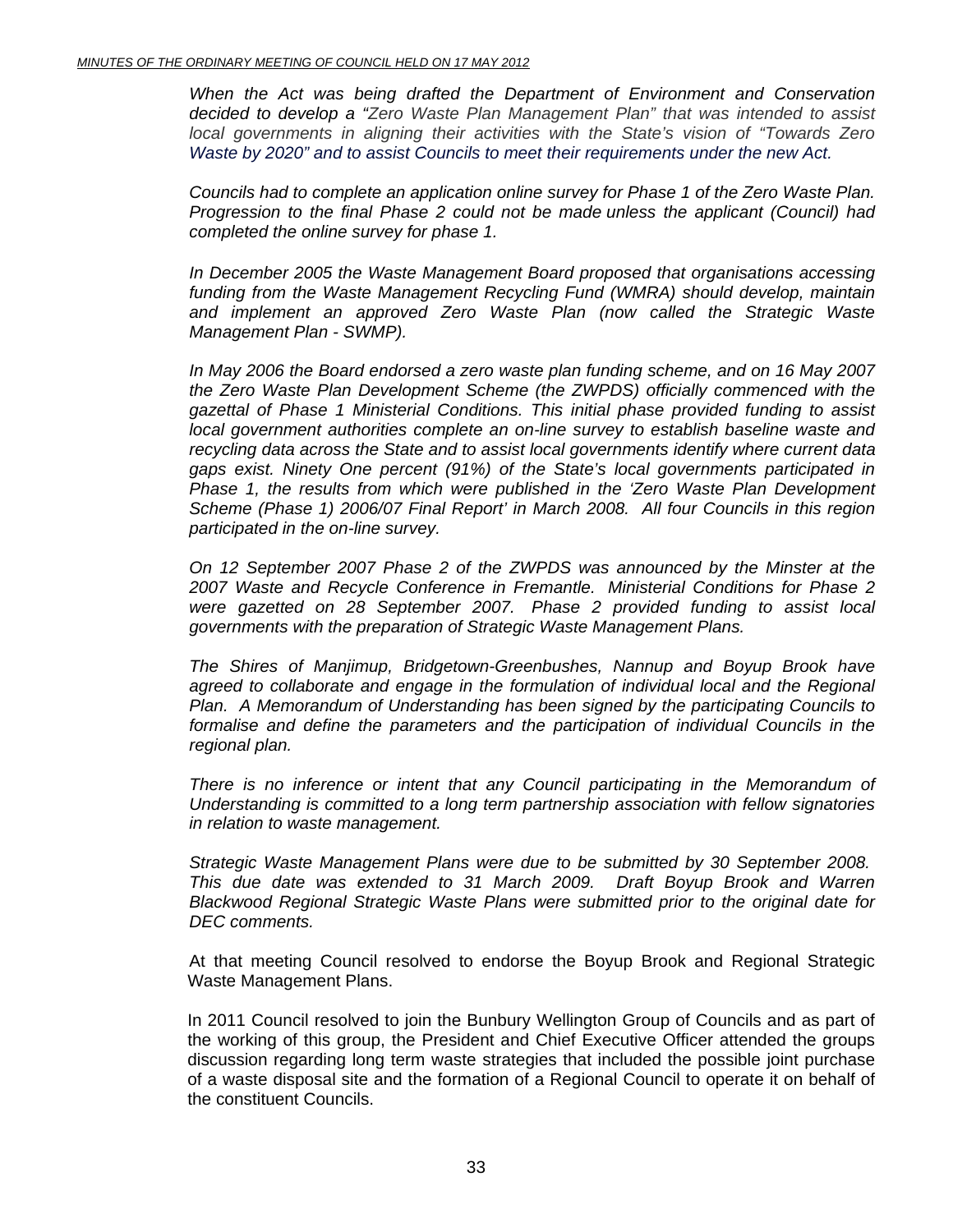#### **COMMENT**

 Whist there have been no problems working with the Warren Blackwood group in relation to waste management the move to the Bunbury Wellington Group as a voluntary regional organisation of Councils (VROC), for the regional portion of the Country Local Government Fund and, whilst not formally as yet, regional waste management planning, suggests that there should now be a formal move from one group to the other for waste planning.

#### **CONSULTATION**

 The author has spoken with the Bunbury Wellington Group Presidents and Mayor, and CEOs. Also the consultant/Council staff member assisting each of the groups. Council was briefed on at least two occasions on the potential move.

#### **STATUTORY OBLIGATIONS**

Nil

#### **POLICY IMPLICATIONS**

Nil

#### **BUDGET/FINANCIAL IMPLICATIONS**

Nil. It is expected that there will be no cost implications of making the change other than the opportunity at some point in time to participate in various waste management opportunities.

#### **STRATEGIC IMPLICATIONS**

Nil

#### **SUSTAINABILITY IMPLICATIONS**

- ¾ **Environmental**  There are no known significant environmental issues. ¾ **Economic** 
	- There are no known significant economic issues.
- ¾ **Socia**l There are no known significant social issues.

#### **VOTING REQUIREMENTS**

Simple majority

#### **COUNCIL DECISION & OFFICER RECOMMENDATION**

**MOVED: Cr Walker SECONDED: Cr Aird 3** 

**That the Chief Executive Officer advises the consultant assisting the Warren Blackwood Waste Management Group that it will no longer participate with the group, and confirm with the City of Bunbury Staff member assisting the Bunbury Wellington Group for waste management that Boyup Brook will now work with that group.** 

#### **CARRIED 7/0 Res 072/12**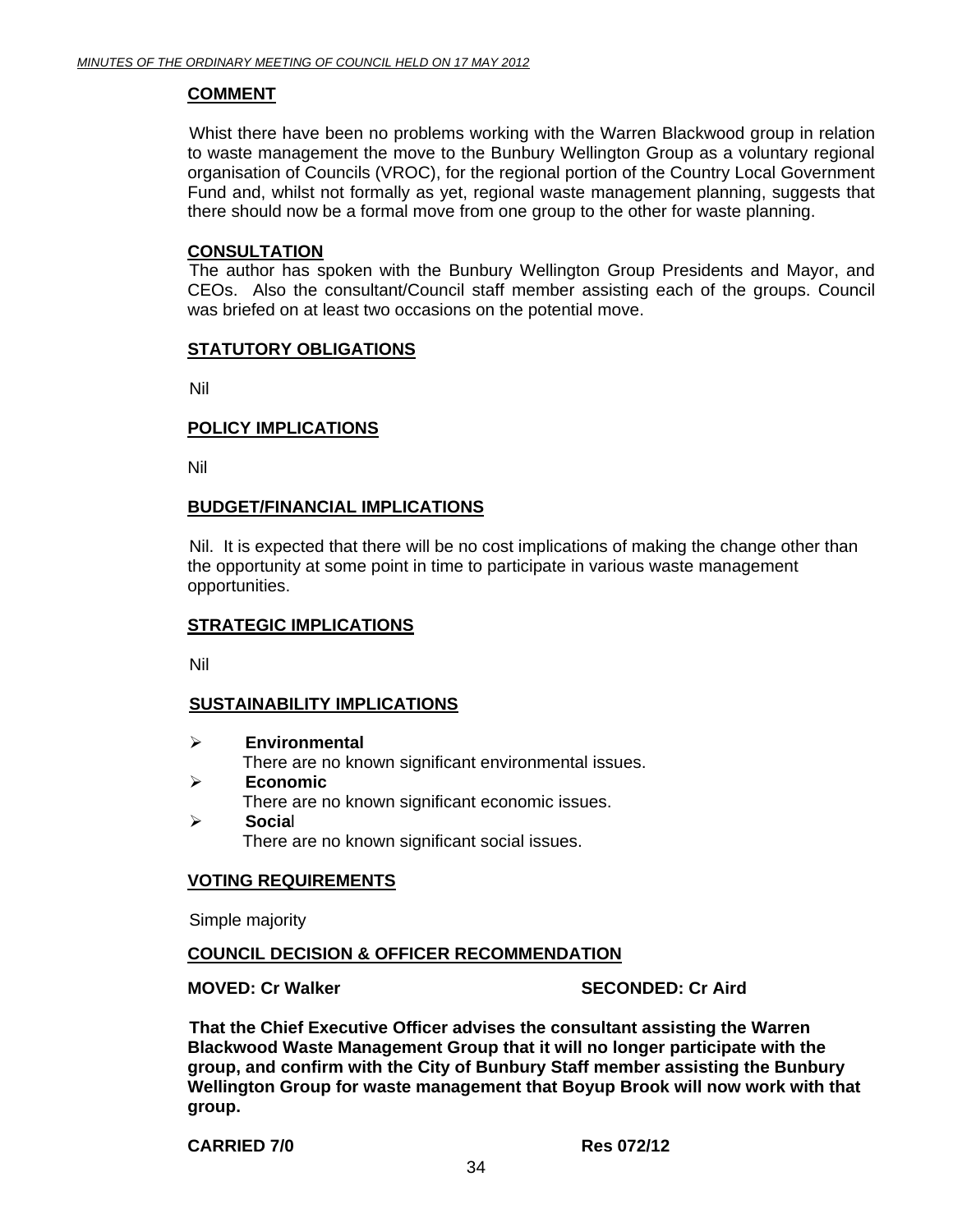#### <span id="page-34-0"></span>**9.1 COMMITTEE REPORTS**

#### **9.1.1 Minutes of the WALGASW Zone - 24 February 2012**

| Location:                              | Shire Dardanup                      |
|----------------------------------------|-------------------------------------|
| <b>Applicant:</b>                      | N/A                                 |
| <b>File:</b>                           |                                     |
| <b>Disclosure of Officer Interest:</b> | Nil                                 |
| Date:                                  | 10 May 2012                         |
| <b>Author:</b>                         | <b>WALGASW</b>                      |
| <b>Authorizing Officer:</b>            | Alan Lamb - Chief Executive Officer |
| <b>Attachments:</b>                    | Yes – Minutes                       |

#### **BACKGROUND:**

A WALGASW Zone meeting was held on 27 April 2012 Minutes of the meeting are laid on the table and circulated.

#### **COUNCIL DECISION & OFFICER RECOMMENDATION**

**MOVED: Cr Moir** SECONDED: Cr Biddle

**That the minutes of WALGASW Zone meeting held on 27 April 2012 be received.** 

| <b>CARRIED 7/0</b> |  |
|--------------------|--|
|--------------------|--|

**CARRIED 7/0 Res 073/12** 

#### **9.1.2 Minutes of the Blackwood River Valley Marketing Association**

| Location:                              | <b>Bridgetown Shire</b>             |
|----------------------------------------|-------------------------------------|
| <b>Applicant:</b>                      | N/A                                 |
| <i>File:</i>                           |                                     |
| <b>Disclosure of Officer Interest:</b> | Nil                                 |
| Date:                                  | 10 May 2012                         |
| <b>Author:</b>                         | N/A                                 |
| <b>Authorizing Officer:</b>            | Alan Lamb - Chief Executive Officer |
| <b>Attachments:</b>                    | Yes – Minutes                       |

#### **BACKGROUND:**

A Blackwood River Valley Marketing Association meeting was held on 17 April 2012 Minutes of the meeting are laid on the table and circulated (*refer to appendix 9.1.2)* 

*\_\_\_\_\_\_\_\_\_\_\_\_\_\_\_\_\_\_\_\_\_\_\_\_\_\_\_\_\_\_\_\_\_\_\_\_\_\_\_\_\_\_\_\_\_\_\_\_\_\_\_\_\_\_\_\_\_\_\_\_\_\_\_\_\_\_\_\_\_\_\_\_*